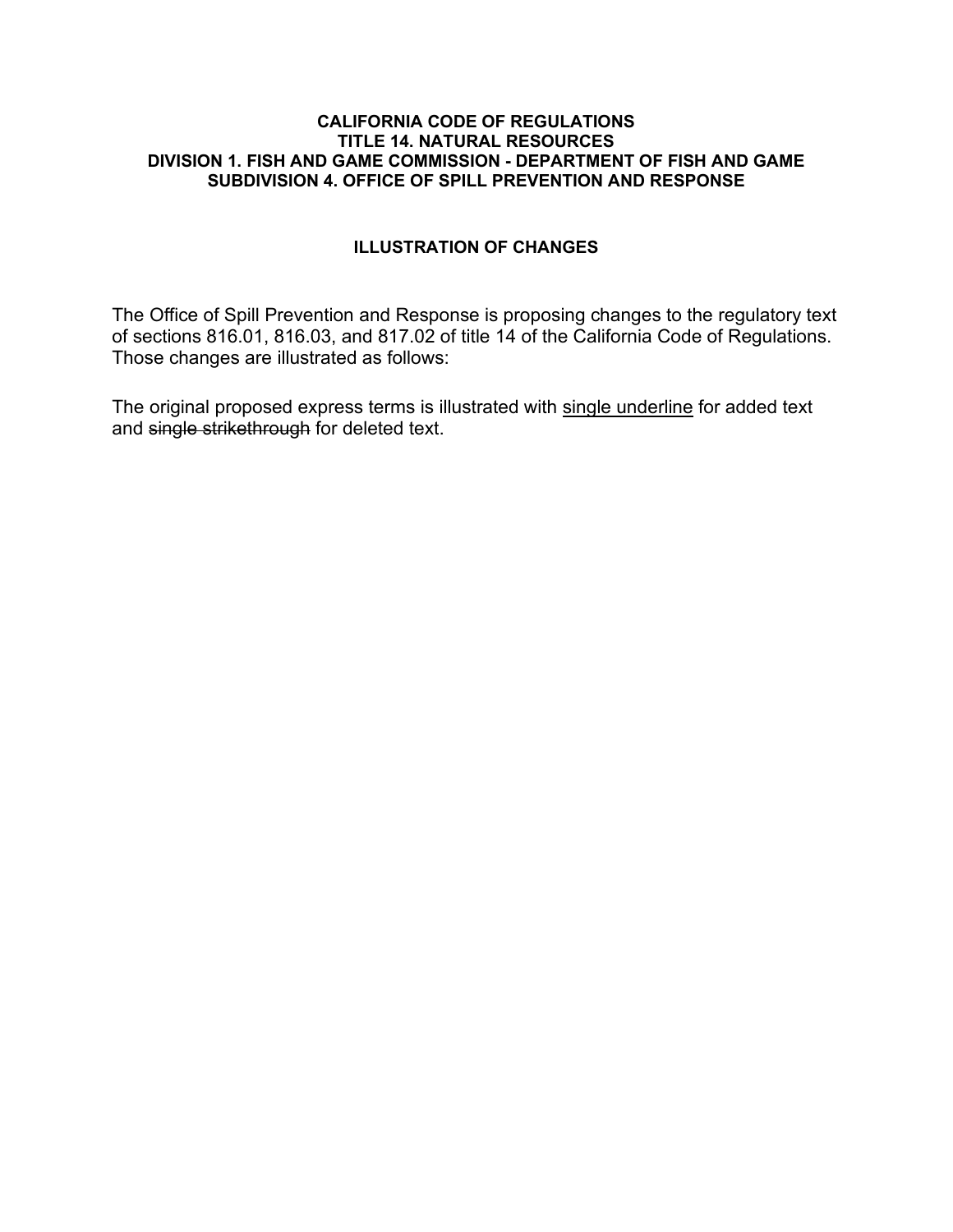### **CALIFORNIA CODE OF REGULATIONS TITLE 14. NATURAL RESOURCES DIVISION 1. FISH AND GAME COMMISSION - DEPARTMENT OF FISH AND GAME SUBDIVISION 4. OFFICE OF SPILL PREVENTION AND RESPONSE CHAPTER 3. OIL SPILL PREVENTION AND RESPONSE PLANNING SUBCHAPTER 3. OIL SPILL CONTINGENCY PLANS**

## **§ 816.01. Plan Submittal.**

## (a) Plans

Unless otherwise exempt, each owner/operator of a tank vessel or marine facility shall prepare and submit an oil spill contingency plan for that tank vessel or facility. The plan may be specific to an individual facility or tank vessel or may be composed as follows:

(1) Marine Facility Blanket Plans

(A) Blanket contingency plans may be submitted for marine facilities that are substantially similar to one another based on the criteria in this subsection. The owner/operator must request approval for the use of a blanket plan prior to submitting the plan to the Administrator. The request must include a justification for the use of a blanket plan based on the criteria outlined in this subsection.

(B) The Administrator shall determine whether a blanket plan is appropriate for any given group of marine facilities. In order to utilize a blanket plan, each marine facility covered by the blanket must demonstrate the following:

1. each facility must be substantially similar in layout and design, or must be an integral part of another facility, such as the pipeline connecting a platform to a shoreside facility;

2. each facility must handle the same products;

3. the Risk and Hazard Analysis for each facility must show substantially similar risks of a spill, and similar sites of potential leakage or spills;

4. the response equipment and personnel must be able to respond to any and all of the covered marine facilities in the same or essentially the same amount of time;

5. any spill from any of the marine facilities must pose similar risks in the same or essentially the same Geographical Region, including risks to the same environmentally, economically or culturally sensitive sites; and

6. The prevention measures as specified in Subsections 817.02.(c) or 817.03(c) must be substantially the same for each facility.

(C) A separate appendix for each marine facility covered by the Blanket Plan must be included as an attachment to the plan.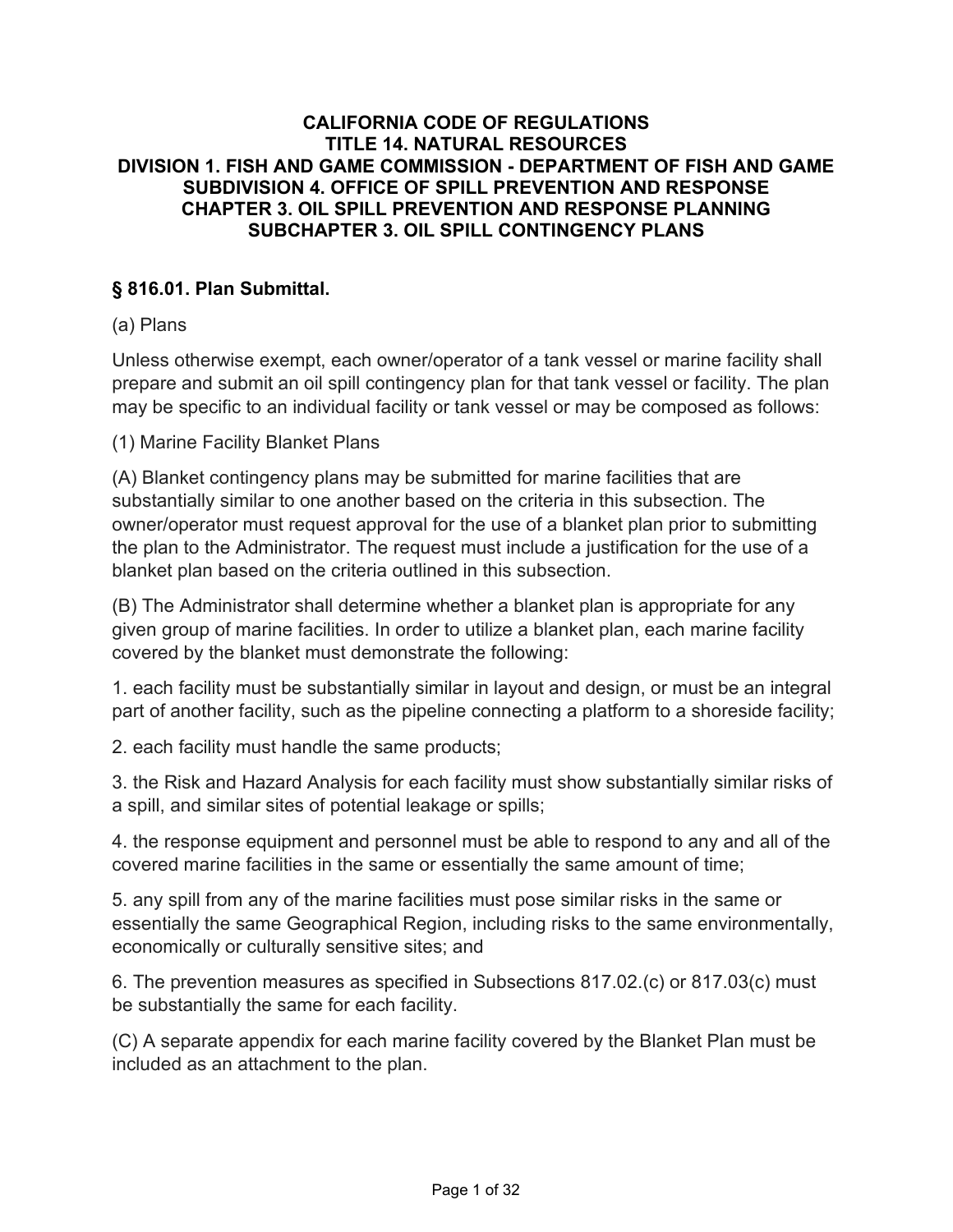## (2) Tank Vessel Fleet Plans

Fleet contingency plans may be submitted by an owner/operator that has a number of tank vessels that transit the same or substantially the same routes in California marine waters.

(A) All prevention and response elements required pursuant to Sections 818.02(c) or 818.03(c) must be the same for the tank vessels included in the Fleet Plan.

(B) A separate appendix for each tank vessel covered by the Fleet Plan must be included as an attachment to the plan. However, only the Response Planning Volume (see Sections 818.02(e) and 818.03(e)) for the largest vessel in the Fleet Plan needs to be listed.

(3) Substitute Plans

(A) Plans of other Federal and State Agencies

Any plan, or appropriate section thereof, submitted to the Federal Environmental Protection Agency, the Minerals Management Service, the U.S. Coast Guard, the Department of Transportation - Research and Special Programs Administration, the California State Lands Commission, the California Coastal Commission, other states, or other appropriate agencies may be submitted in substitution for all or part of the plan required under this subchapter. This substitution may include documents submitted in compliance with the International Safety Management (ISM) Code. Any information required by this subchapter that is not included in the substitute plan must be submitted as an appendix to that plan. The Administrator will determine if the use of a substitute plan is appropriate prior to final plan approval.

(B) OSRO Rating Letter:

An OSRO Rating Letter will be issued for the equipment, personnel, and services which may be provided to the owner/operator of a marine facility or tank vessel or nontank vessel. A copy of the Rating letter may be referenced or submitted in substitution for all or part of the response elements required under Sections 817.02, 817.03, 818.02 or 818.03.

1. An OSRO Rating does not guarantee the performance of an OSRO, nor does the use of an OSPR-Rated OSRO in a contingency plan relieve the plan holders of their ultimate statutory and regulatory responsibility to ensure the adequacy of the spill response resources identified in their contingency plan.

(b) Timeframes:

(1) A marine facility shall submit a plan that is received by OSPR at least 180 days prior to the beginning of operations. Changes in ownership of a marine facility will require a new plan to be submitted at least 60 days prior to the change in ownership.

(2) A tank vessel shall submit a plan, or an amendment or an update to a plan, that is received by OSPR at least five working days prior to entering California marine waters.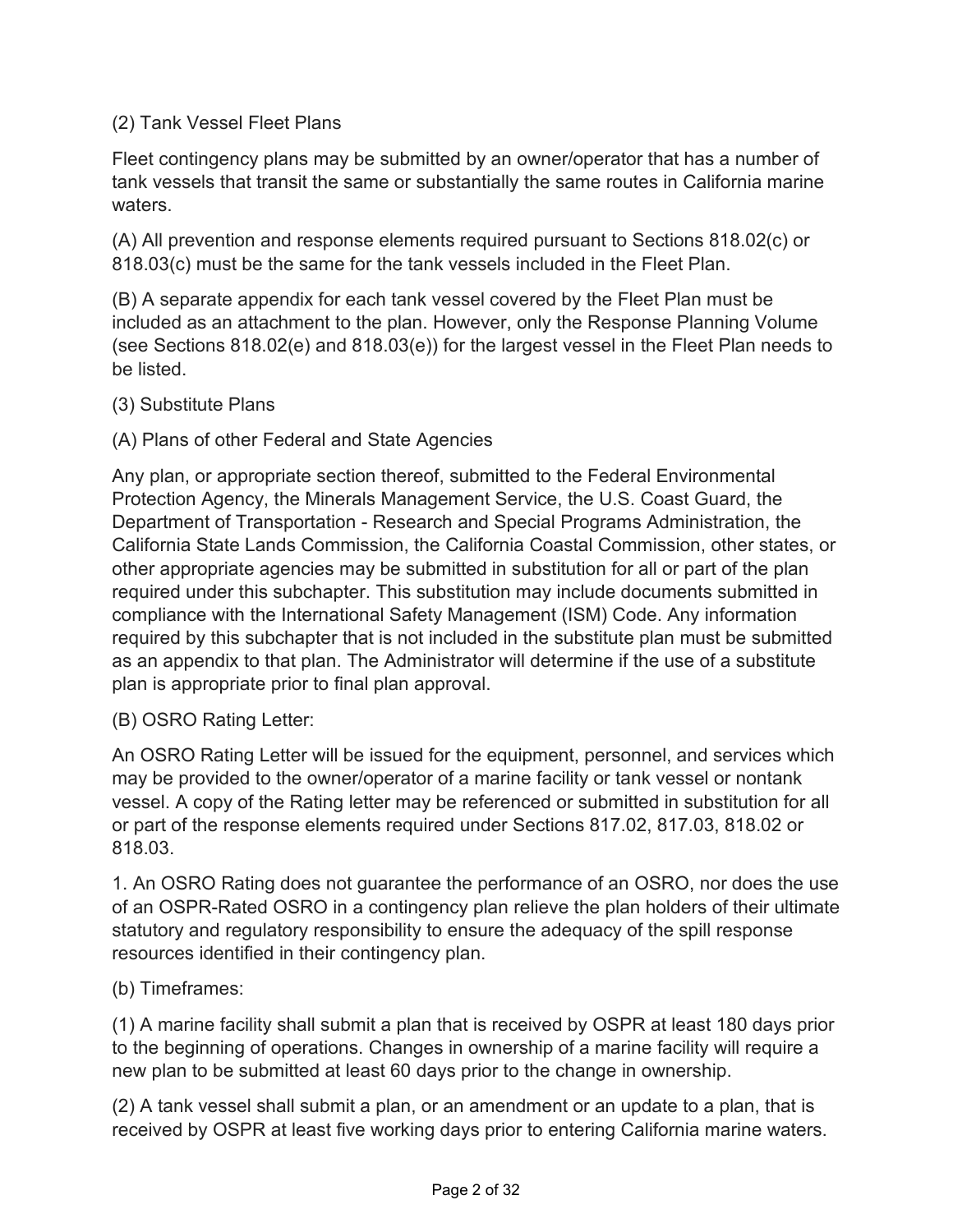(c) Receiving Agencies:

(1) One copy of the plan (either hard copy or electronic media - see Section 816.02) for each marine facility and each tank vessel shall be delivered to the Office of Spill Prevention and Response (OSPR). Delivery of the plan may be in person or by registered mail with return receipt requested, or the equivalent. Additional hard copies shall be provided to an OSPR regional office upon request.

(2) Two copies of the plan (hard copy or electronic media) for each marine facility shall be delivered by the plan holder to the California State Lands Commission.

(3) Within two working days of a request from the Administrator, additional copies (hard copy or electronic media) shall be mailed by the plan holder to the State Oil Spill Technical Advisory Committee.

(4) Any additional copies shall be submitted within 2 working days of a request by the Administrator.

### (d) Confidentiality

(1) A plan holder may request that proprietary information, including reports or studies, be kept confidential by following the process described in section 790.3 of chapter 1. Such a request must include justification for designating the information as confidential. The Administrator will make a determination regarding that information which may be considered confidential and removed from any copy of the plan that is made available for public review.

(A) A plan holder may also request that any reports or studies prepared or submitted under any contingency plan requirements be designated as proprietary information. Such a request must include justification for designating the report or study, such as drill reports or any background information developed for the risk and hazard analysis, as confidential.

(2) Any information designated as confidential must be clearly identified as proprietary.

(3) If a plan holder designates information as confidential, two different copies of the plan must be submitted as follows:

(A) one copy must contain the confidential information. This plan will be utilized by the Administrator in the review and approval process;

(B) one copy must be submitted with the confidential information removed. This copy will be available for public review. This plan must contain sufficient information in place of the confidential information so that any individual reviewing the plan will understand all the notification, prevention and response elements of the plan.

(C) Any plan submitted to any state agency, as required by this section, must include all confidential information.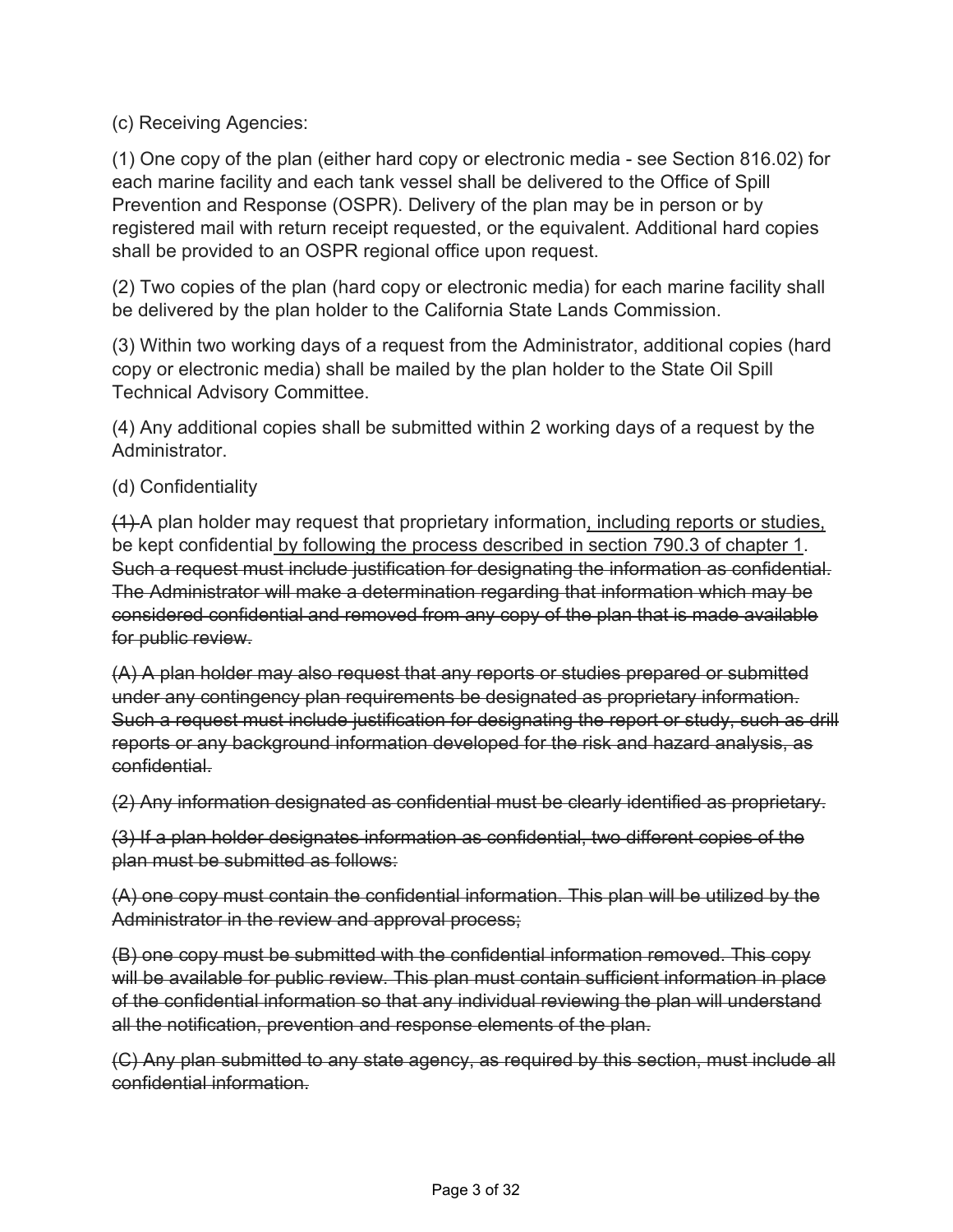Note: Authority cited: Sections 8670.28, 8670.29, 8670.30 and 8670.31, Government Code. Reference: Sections 8670.28, 8670.29, 8670.30, 8670.31 and 8670.36, Government Code.

## **§ 816.03. Plan Review and Approval.**

(a) Timeframes

(1) Each Plan shall be approved or denied within 30 days after receipt by the Administrator.

(2) Any state agency or committee that reviews the contingency plans shall submit any comments to the Administrator within 60 days of receipt of the plan by the agency or committee.

(3) The Administrator shall determine whether each plan complies with the regulations governing the contingency planning process. If it is determined that a plan is inadequate a written explanation of deficiencies, and, if practicable, suggested modifications or alternatives shall be sent to the plan holder.

(4) Upon notification of a plan's deficiencies, the plan holder will have 30 days to submit a new or modified plan. Such a re-submittal shall be treated as a new submittal and processed according to the provisions of this section.

(b) Determination of Adequacy

(1) A plan will be determined to be adequate if it provides for the best achievable protection of coastal and marine resources and meets the requirements of this subchapter. To be approved, the plan must also demonstrate that each owner/operator maintains a level of readiness that will allow for effective implementation of the plan.

(2) To be determined adequate, each plan shall provide for all of the following:

(A) Prevention Measures:

1. for marine facilities, all prevention measures to reduce or eliminate the hazards that could result in an oil spill as identified in the Risk and Hazard Analysis;

2. for tank vessels, all prevention measures to reduce the possibility of an oil spill occurring as a result of allisions, collisions, groundings, explosions or operator error;

(B) immediate notification and mobilization of response resources upon the discovery of a spill;

(C) procedures for deployment and delivery of response equipment and personnel within the timeframes specified in Sections 817.02, 817.03, 818.02 or 818.03;

(D) procedures to assure protection of the environment from oil spills;

(E) procedures for timely and adequate cleanup of all spills, up to and including the reasonable worst case spill;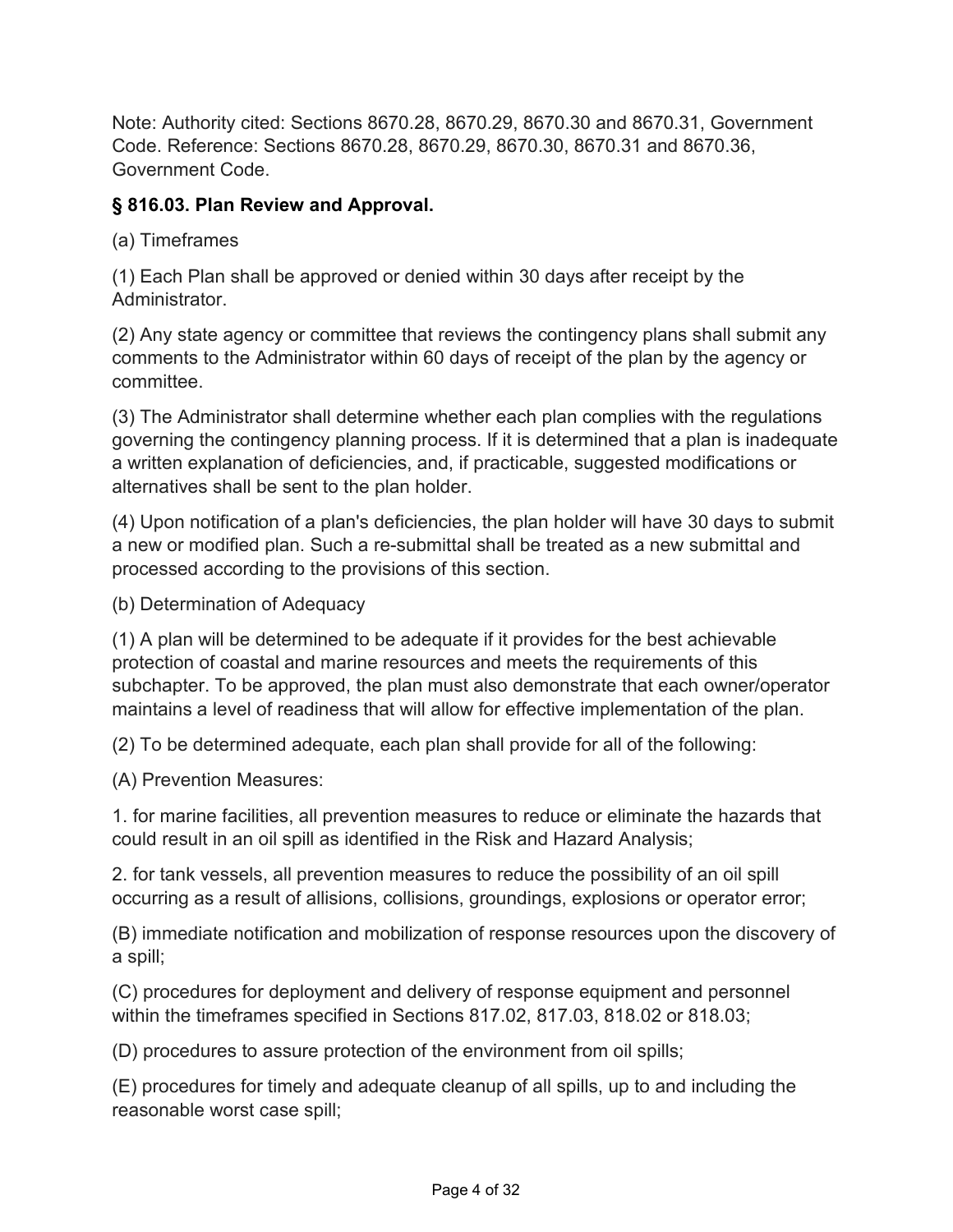(F) identification of response equipment, and the call-out procedures to acquire that equipment, to respond to any spill over and above the reasonable worst case spill, in a timely and efficient manner.

(G) all other prevention and response measures specified in Sections 817.02, 817.03, 818.02 or 818.03.

(3) In assessing the adequacy of a plan the Administrator shall consider:

(A) the volume and types of oil addressed by the plan;

(B) the history and circumstances of prior spills from the tank vessel, marine facility, small marine fueling facility, or vessel carrying oil as secondary cargo;

(C) existing operating hazards;

(D) the sensitivity and value of the natural, cultural and commercial resources of the geographic area encompassed by the plan;

(E) the spill prevention, notification and response measures addressed in the plan; and

(F) the site-specific characteristics of a marine facility that could affect response and cleanup operations, including: local topography, prevailing winds, current speed and direction, tidal fluctuations, and access to the potential spill sites; or

(G) the area-specific characteristics along a tank vessel's normal routes of travel that could affect response and cleanup operations, including: prevailing winds, current speed and direction, tidal fluctuations, and access to the potential spill response sites.

(4) Prior and subsequent to plan approval, the Administrator may make an on-site inspection and require a drill of all or part of any contingency plan submitted in order to determine the plan's adequacy.

(c) Public Review and Comment

Contingency plans will be made available for review by any interested member of the general public at a designated location.

(1) Any person interested in reviewing the plan shall contact the Administrator to request an appointment to review the plan at the office of OSPR. Copies of the plans will be provided at the cost of duplication.

(2) Any interested person may review a plan and submit written comments prior to the Administrator's approval of the initial plan or plan updates. Such comments will be taken into consideration in the Administrator's approval process. No comments will be accepted after final approval.

# (d) Plan Approval

(1) A plan shall be approved if it addresses all the elements specified in Sections 817.02, 817.03, 818.02, or 818.03, as appropriate, and complies with the adequacy criteria enumerated in this section.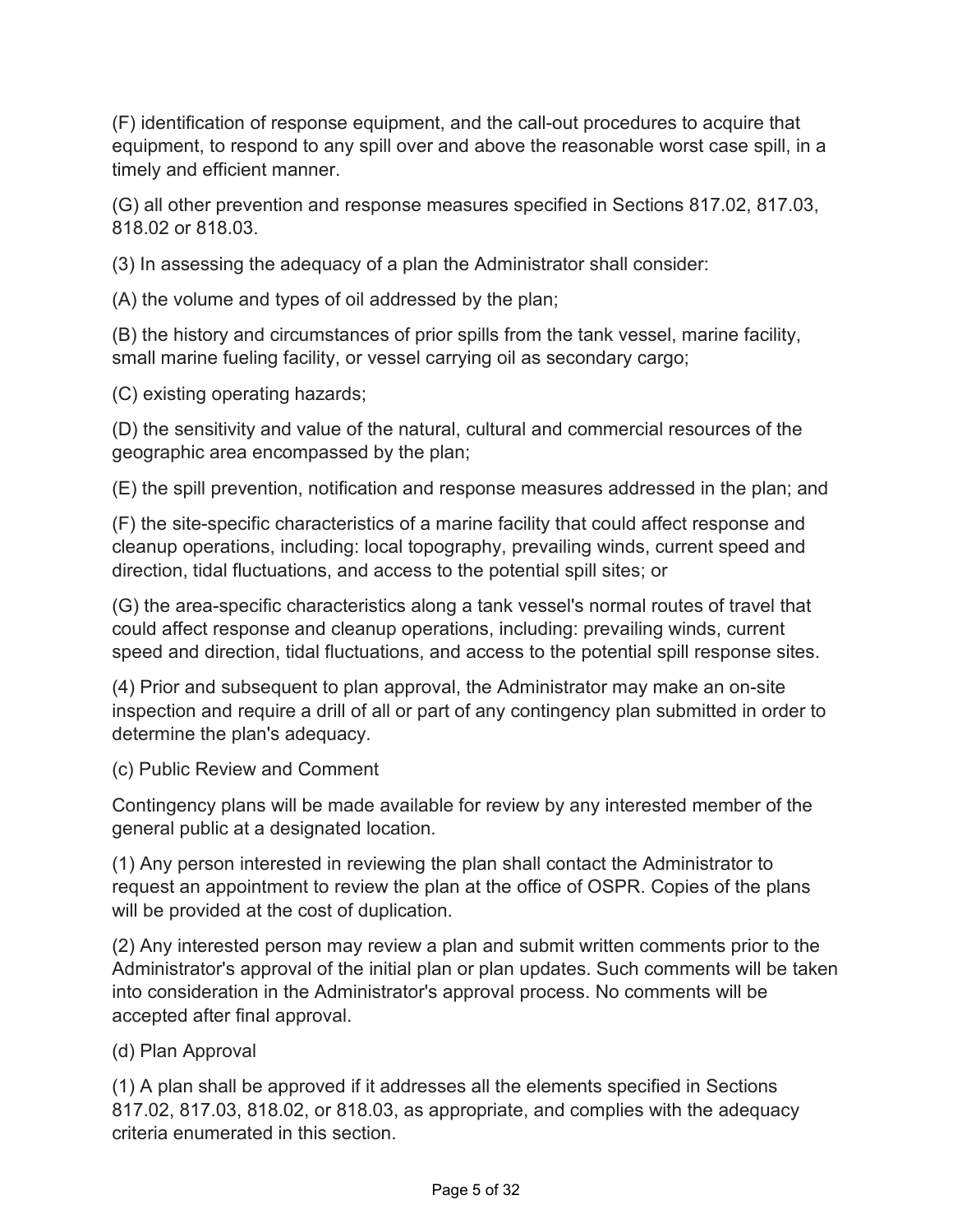(2) Any revised plan submitted by an owner/operator in response to a notification of inadequacy shall be considered approved unless otherwise notified by the Administrator within the timeframes established in Section 816.03(a).

(3) Any comments submitted by other agencies or interested parties shall be considered when approving or disapproving the plan.

(4) The plan holder shall be notified when a plan has been approved. A Letter of Approval will be issued by the Administrator and will describe the conditions of approval, if any, and specify the expiration date of the Letter of Approval.

(5) A plan will be considered to be effective upon submittal unless and until the owner/operator is notified that the plan is inadequate. Exceptions to this requirement will be considered by the Administrator on a case-by-case basis.

(e) Interim Approval

(1) A plan may be approved with minor deficiencies as long as the following requisite elements are included in the plan:

(A) Information to clearly identify the tank vessel or marine facility, including but not limited to:

1. for tank vessels: vessel name, call sign, official number, classification and owner/operator name, address and phone number;

2. for marine facilities: name and address of facility, name, address and phone number of the owner/operator.

(B) A copy of the contract(s) or other approved means for the response resources that meet the requirements of this subchapter;

(C) Identification, including telephone number and facsimile number, of a Qualified Individual;

(D) Appropriate and adequate evidence of financial responsibility.

(2) An Interim Approval shall only remain valid for 30 calendar days.

(f) Denial or Revocation of Plan

(1) Approval shall be denied or revoked if a plan does not comply or maintain compliance with the criteria set forth in this Subchapter.

(2) If approval of a contingency plan is denied or revoked, the Administrator shall notify the plan holder in writing of the reasons for denial or revocation and provide an explanation of those actions necessary to secure approval.

(A) The plan holder shall have 30 calendar days from notification of a denied plan to submit a new or revised plan that incorporates the recommended changes, during which time the plan is considered effective pending final approval. For a tank vessel plan, the Administrator may, however, revoke the plan and deny entry to the vessel if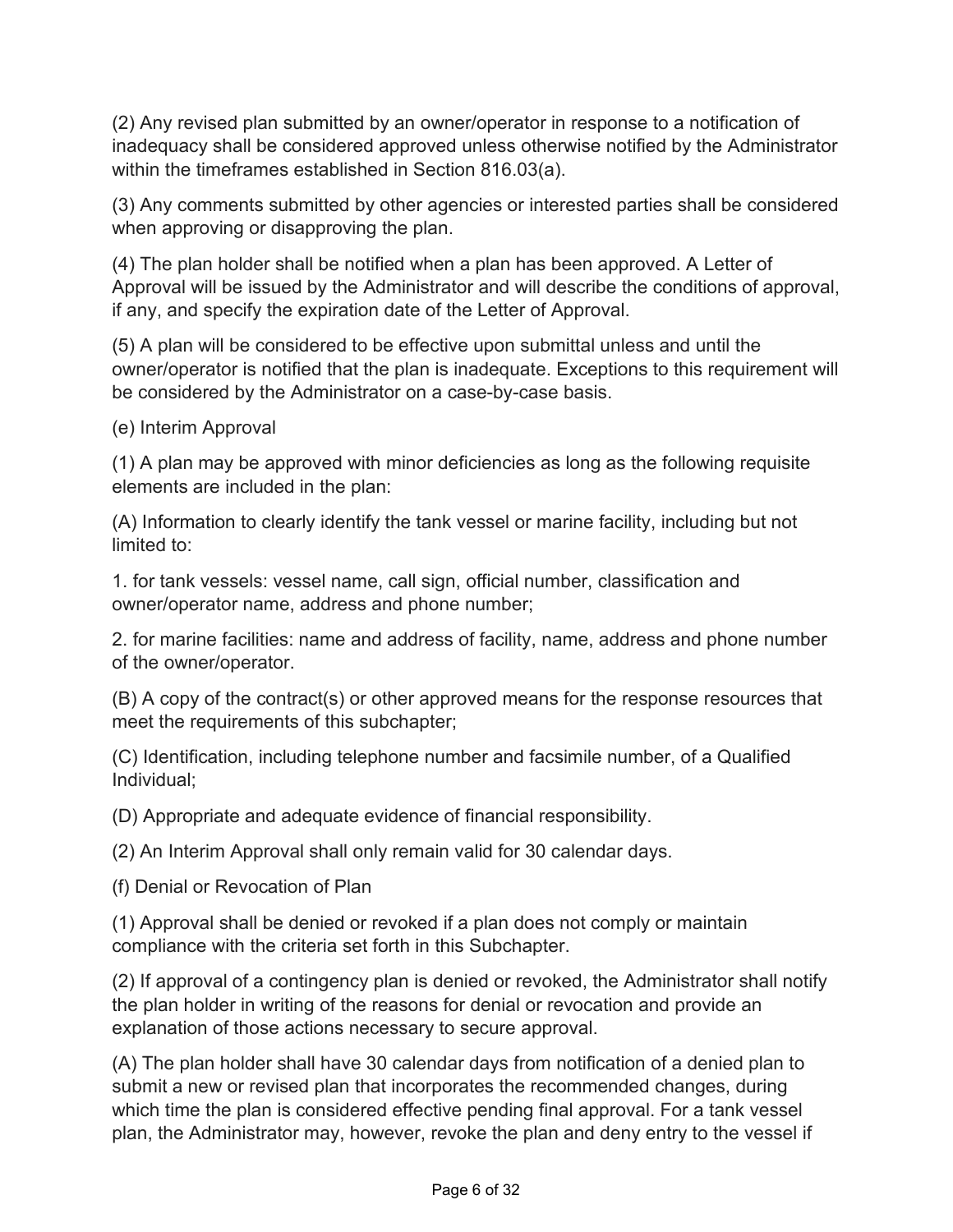the plan has significant deficiencies that result in the inability of the plan holder to maintain a level of readiness as required by this subchapter.

(B) No tank vessel shall operate in marine waters if it fails to gain approval of its contingency plan after the second submission until a subsequent submission is approved.

(C) If a marine facility fails to gain approval of its contingency plan after the second submission, the administrator may order it to discontinue operations until a subsequent submission is approved.

(D) If a plan holder fails to address plan deficiencies within 90 calendar days from notification of a denied plan, the Administrator may, without further notice, declare the plan null and void.

(g) AppealsRequest for Reconsideration.

The plan holder may appeal request reconsideration of a decision made by the Administrator regarding the denial of approval, denial of exemption, or revocation of a contingency plan in accordance with the by following provisions: the process described in section 790.5 of chapter 1.

(1) the plan holder may submit a written request for reconsideration to the Administrator regarding any decision of interim approval, denial, revocation of approval, or a request for exemption. Requests must be submitted within 15 working days from the date the plan holder receives notice that approval of the plan has been denied. The request must contain the basis for the reconsideration and, if available, provide evidence which rebuts the basis for the Administrator's decision regarding the plan;

(2) within 15 working days following the receipt of the request for reconsideration, the plan holder will either be sent a notice that the Administrator shall adhere to the earlier decision or that the decision has been rescinded;

(3) the plan holder may, within 15 working days after receipt of notice that reconsideration has been denied, request a hearing in writing. No such hearing may be requested unless and until all remedies pursuant to this section have been exhausted. The Administrator shall conduct a reconsideration hearing upon request;

(4) the proceedings and hearings under this section shall be conducted in accordance with Chapter 4.5 (commencing with Section 11400) of Part I of Division 3 of Title 2 of the Government Code, including the right of judicial review as provided for in Section 11460.80 of the Government Code.

(h) Proof of Approval

## (1) Marine Facilities

The marine facility plan holder shall keep the Letter of Approval, or a copy certified to be true and accurate, filed in the front of the approved contingency plan. The approval letter shall be presented upon request to any representative of the Administrator.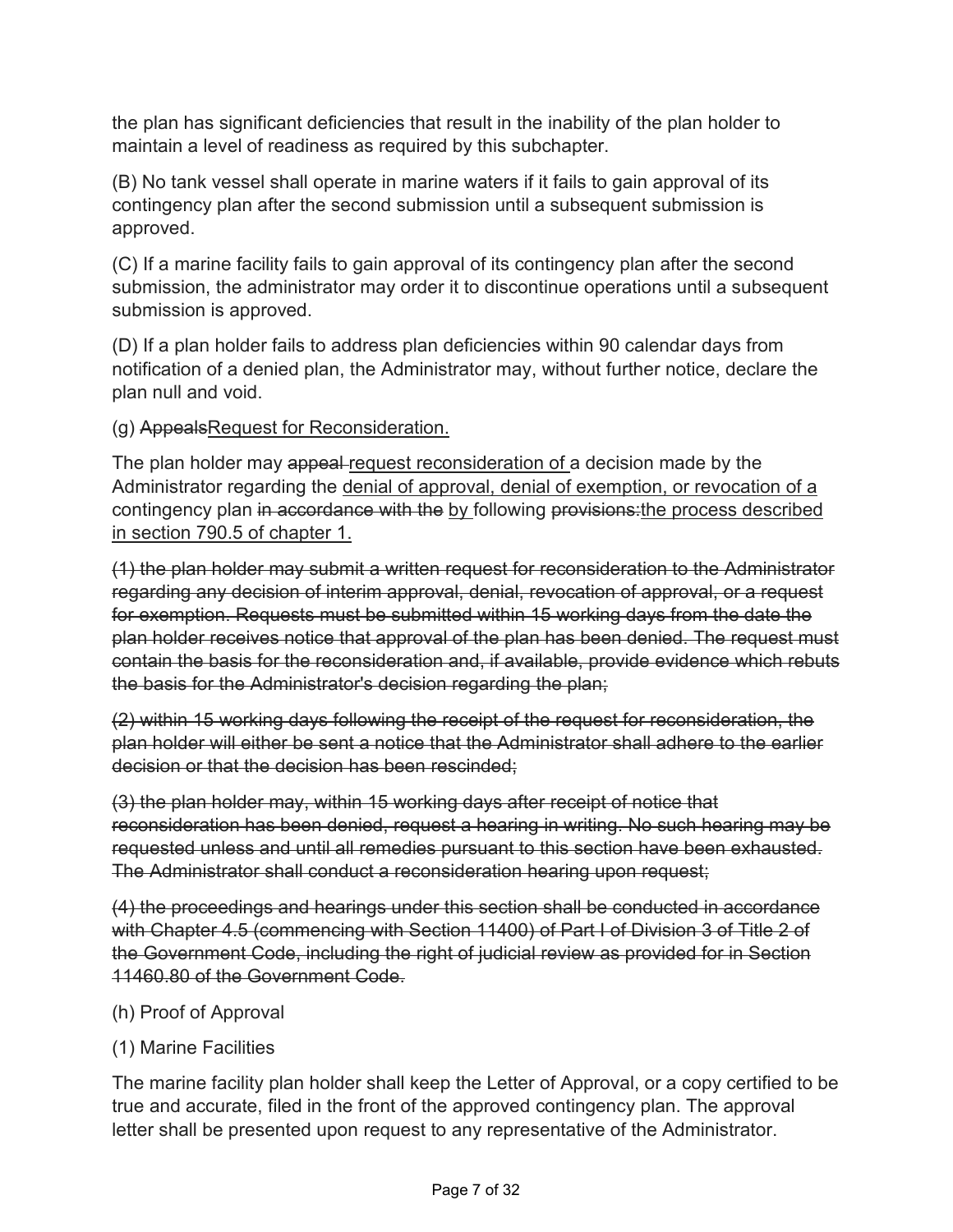## (2) Tank Vessels

The Letter of Approval shall be presented upon request to the operator of a marine facility prior to an oil transfer.

## (i) Liability

Approval of a plan does not constitute an express assurance regarding the adequacy of the plan in the event of a spill nor does it constitute a defense to liability on the part of the operator or owner.

### (j) Coastal Protection Review

(1) Within one year of the adoption of this section, and within 18 months of subsequent updates, the Administrator shall conduct a comprehensive review of all the oil spill contingency plans for tank vessels and marine facilities.

(2) The comprehensive review shall be conducted to assure that the plans, as a whole, provide the best achievable protection of coastal resources. Each plan will be reviewed in conjunction with all the plans submitted by tank vessels and marine facilities located in or using the same Geographical Region. The Geographic Regions to be used for the review of overall coastal protection are defined in Chapter 1, Section 790 of this subdivision.

(3) The Administrator shall evaluate the contingency plans for each Geographical Region to determine if deficiencies exist in equipment, personnel, training and other elements determined to be necessary to ensure the best achievable protection for that region.

(4) If deficiencies are found to exist in overall protection, the Administrator shall remand any contingency plans to the plan holder with recommendations for any amendments necessary to adequately protect coastal resources in that Geographical Region. Any plans returned for amendment shall be processed according to the procedures for initial submittal, review and approval of the contingency plan.

Note: Authority cited: Sections 8670.19, 8670.28 and 8670.31, Government Code. Reference: Sections 8670.19, 8670.28, 8670.29 and 8670.31, Government Code.

## **§ 817.02. Marine Facility Plan Content (Except for Those Small Marine Fueling Facilities Addressed in Section 817.03 of This Subchapter).**

To the degree the information required by Subsections 817.02(b) through (k) exists elsewhere, copies of the pre-existing information may be submitted. If the information provided is not sufficient to meet the requirements of this subchapter, additional information may be requested by the Administrator.

- (a) Introductory Material
- (1) Each plan shall provide the following information: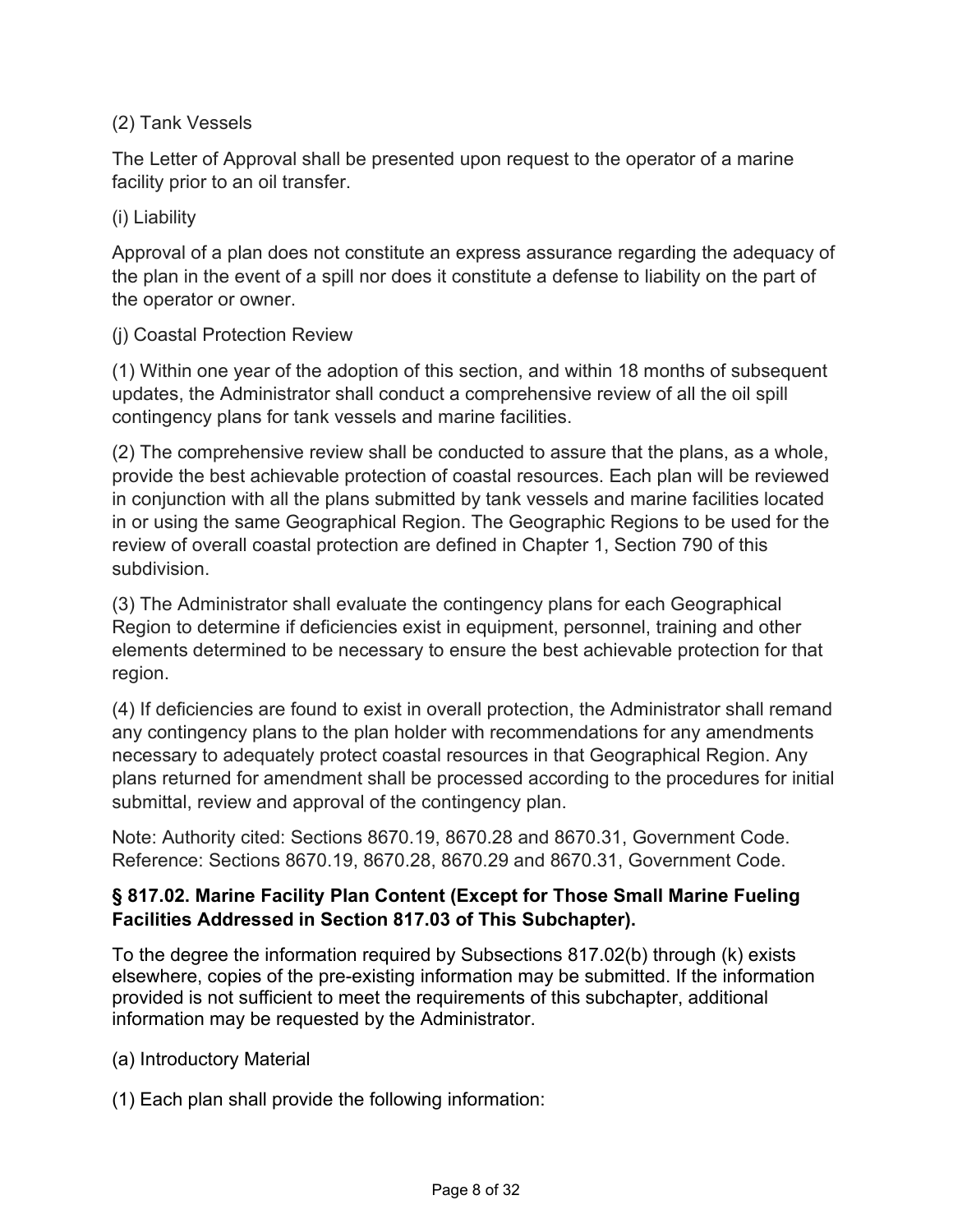(A) name and address of the marine facility, and mailing address if different. The name and address of the facility shall be referenced in the plan title or on a title page at the front of the plan;

(B) name, address, phone number, fax number and e-mail address, if available, of the owner and/or operator of the marine facility;

(C) name, address and phone number, fax number and e-mail address, if available, of the person to whom correspondence should be sent;

(D) a certification statement signed under penalty of perjury by an executive within the plan holder's management who is authorized to fully implement the oil spill contingency plan, who shall review the plan for accuracy, feasibility, and executability. If this executive does not have training, knowledge and experience in the area of oil spill prevention and response, the certification statement must also be signed by another individual within the plan holder's management structure who has the requisite training, knowledge, and experience. The certification shall be submitted according to the following format;

"I certify, to the best of my knowledge and belief, under penalty of perjury under the laws of the State of California, that the information contained in this contingency plan is true and correct and that the plan is both feasible and executable."  $(s$ ignature), (title), (date);

(E) The California Certificate of Financial Responsibility (COFR) number for the marine facility shall be included in the front of the plan. If the COFR is not available when the plan is submitted because the marine facility is not yet operational, the COFR number must be provided as soon as it becomes available. The COFR number must be provided before the plan can be approved.

(2) Each plan shall identify a Qualified Individual, as defined in Chapter 1, Section 790 of this subdivision, and any alternates that may be necessary for the purpose of implementing the plan. If the plan holder contracts for this service, documentation that the Qualified Individual or company, and any identified alternates, acknowledge this capacity shall be included in the plan. If an alternate or alternates are identified in the plan, then the plan shall also describe the process by which responsibility will be transferred from the Qualified Individual to an alternate. During spill response activities, notification of such a transfer must be made to the State Incident Commander at the time it occurs.

(3) Each plan shall provide the name, address, telephone number and facsimile number of an agent for service of process designated to receive legal documents on behalf of the plan holder. If the plan holder contracts for this service, documentation that the agent for service of process acknowledges this capacity shall be included in the plan. Such agent shall be located in California.

(4) Each plan shall identify and ensure by contract or other approved means a certified Spill Management Team, as described in subchapter 5 of this chapter. The certified spill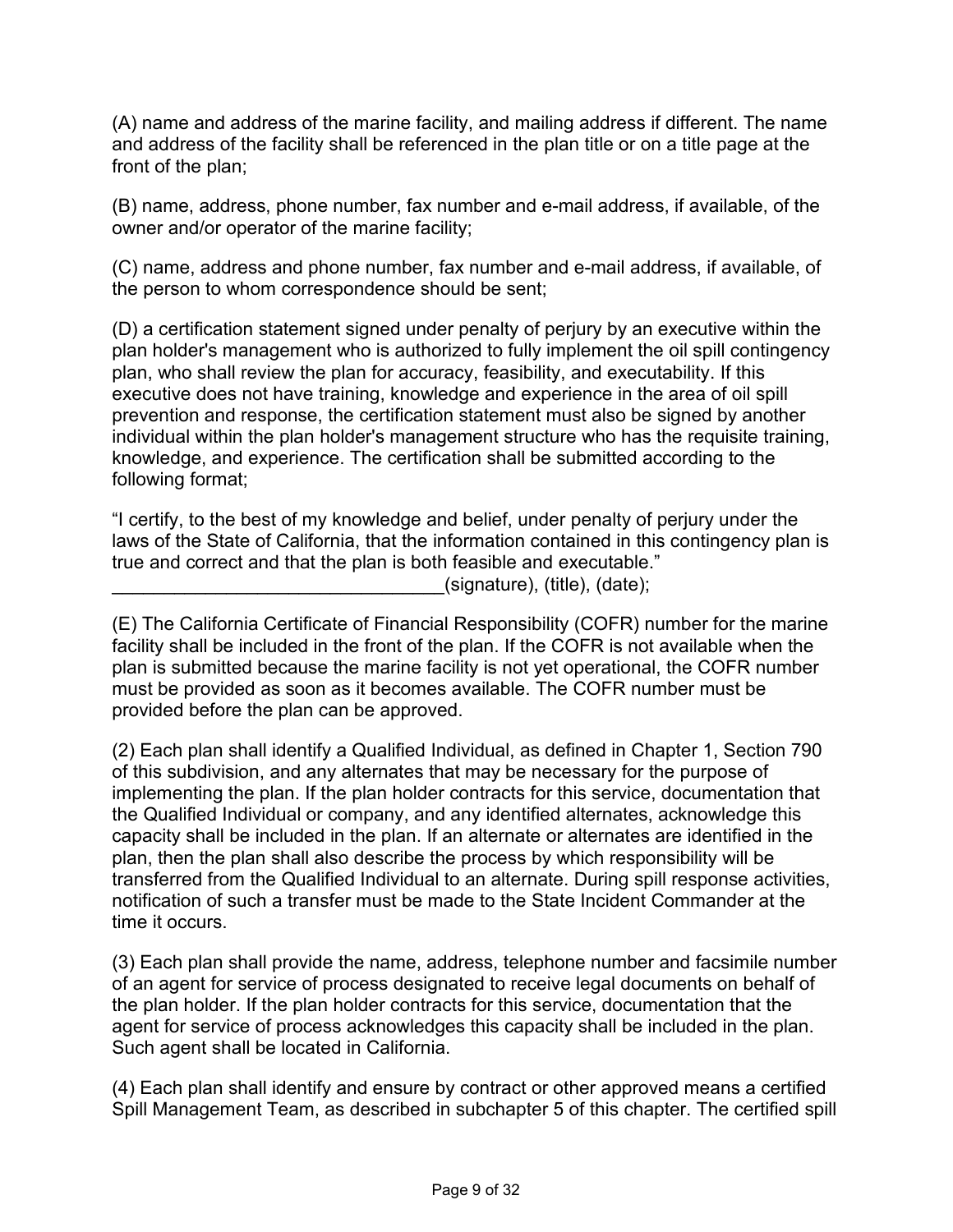management team shall be the appropriate tier classification pursuant to section 830.3 of subchapter 5.

(A) The spill management team may have an interim certification for purposes of satisfying contingency plan requirements.

(B) A single spill management team may be listed if it is capable of responding in all geographic regions in which the plan holder operates.

(C) The spill management team may consist of personnel employed by the plan holder or persons affiliated with the plan holder, contracted personnel, or a combination thereof.

(D) If the plan holder contracts for these services, documentation that the certified Spill Management Team acknowledges this capacity shall be included in the plan.

(5) Each plan shall contain evidence of the contract or other approved means (as defined in Section 790 of this subdivision) verifying that any oil spill response organization(s) that are named in the plan will provide the requisite equipment and personnel in the event of an oil spill. This requirement can be met by a copy of the basic written agreement with an abstract of the recovery and/or cleanup capacities covered by the contract. Plan holders shall only contract with an OSRO(s) that has received a Rating by OSPR (as specified in Section 819 of this subchapter) for the booming, onwater recovery and storage, and shoreline protection services required.

(b) Marine Facility Description

(1) Each plan shall describe the marine facility's design and operations with specific attention to those areas from which an oil spill could occur. This description shall include, at a minimum, the following information:

(A) a piping and instrumentation diagram, and a tank diagram including the location of pumps, valves, vents and lines; the number, and oil storage capacity of each structure covered under the plan and its age, design, construction and general condition; the range of oil products normally stored in each structure; the presence or absence of containment structures and equipment; and the location of mooring areas, oil transfer locations, control stations, safety equipment, drip pans and the drainage for drip pans;

(B) a description of the types, physical properties, health and safety hazards, maximum storage or handling capacity and current normal daily throughput of oil handled. A material safety data sheet (MSDS) or equivalent will meet some of these requirements and can be maintained separately at the facility providing the plan identifies its location;

(C) a description of the normal procedures for transferring oil from or to a pipeline, tanker, barge or other vessel, or storage tank, and the amount, frequency and duration of oil transfers;

(D) the marine facility's normal hours of operation; and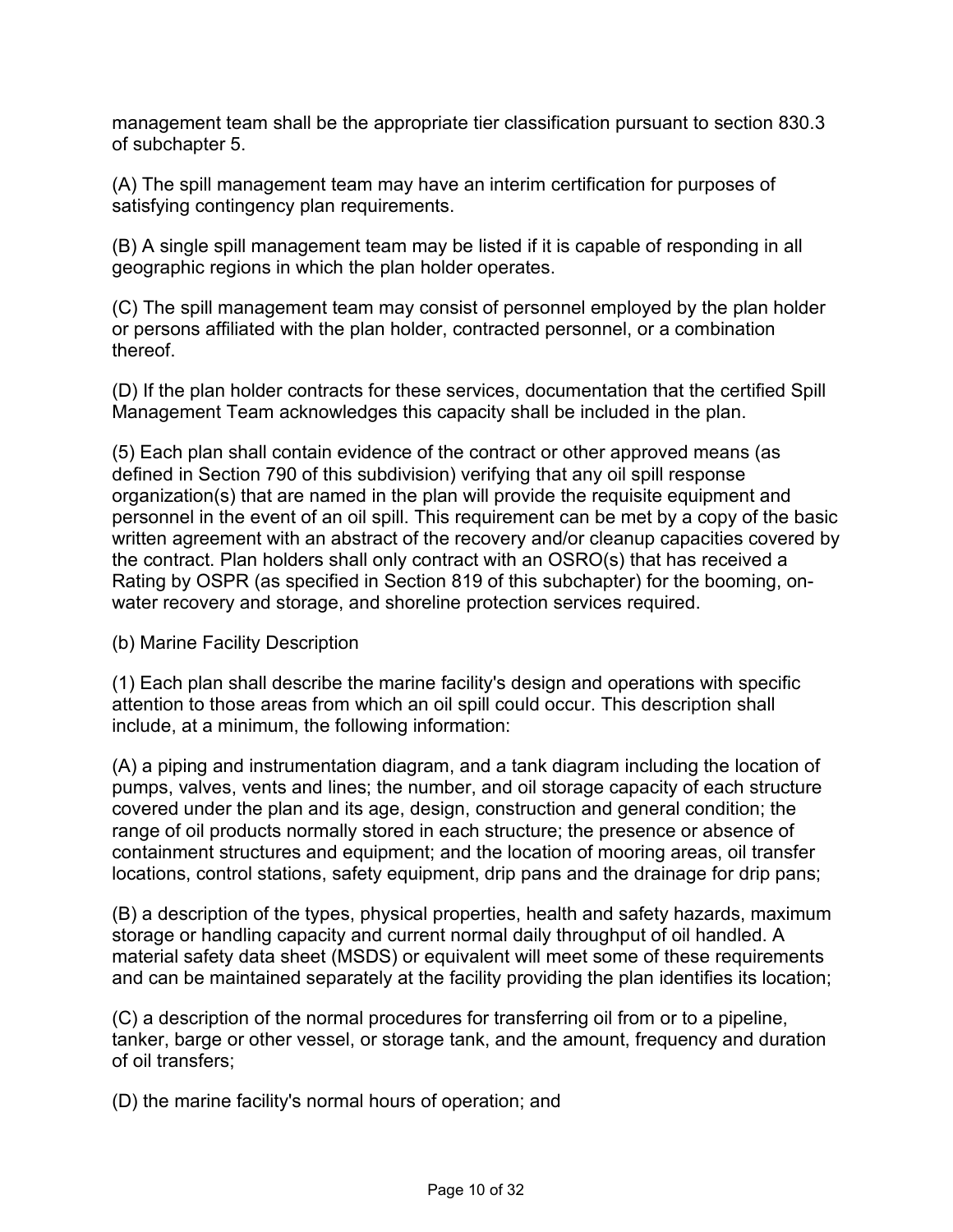(E) for an exploration or production facility, a complete description of those sections of the oil or gas lease field, gathering lines, storage tanks and processing facilities, under the control of the owner/operator, a spill from which could reasonably be expected to impact the marine waters of California.

(2) Each plan shall describe the marine facility site and surrounding area, including, where appropriate, the following information (note: where maps/diagrams are required they may be submitted on electronic media, in Portable Document Format (PDF)):

(A) a map and description of site topography, including the drainage and diversion plans for the marine facility, such as sewers, storm drains, catchment, containment or diversion systems or basins, oil/water separators, and all watercourses into which surface runoff from the facility drains;

(B) vicinity maps showing any vehicular or rail access to the marine facility, pipelines to and from the facility, nearby residential, commercial or other populous areas, and access to private land necessary to respond to a spill;

(C) seasonal hydrographic and climatic conditions including wind speed and direction, air and water temperature, local tides, prevailing currents, and any local visibility problems;

(D) physical geographic features, including ocean depths and local bathymetry; beach types and other geological conditions, including type of soil and terrain; operational conditions such as physical or navigation hazards, traffic patterns, permanent buoys, moorings and underwater structures or other site-specific factors; and any other physical feature or peculiarity of local waters that call for special precautionary measures that may affect spill response;

(E) logistical resources within the geographic region covered by the plan, including facilities for fire services, medical services, and accommodations for spill response personnel; and

(F) shoreline access area, including piers, docks, boat launches and equipment and personnel staging areas.

#### (c) Prevention Measures

Each plan shall address prevention measures in order to reduce the possibility of an oil spill occurring as a result of the operation of the marine facility. The prevention measures must eliminate or mitigate all the hazards identified in the Risk and Hazard Analysis.

#### (1) Risk and Hazard Analysis

(A) Each marine facility shall conduct a Risk and Hazard Analysis to identify the hazards associated with the operation of the facility, including: operator error, the use of the facility by various types of vessels, equipment failure, and external events likely to cause an oil spill.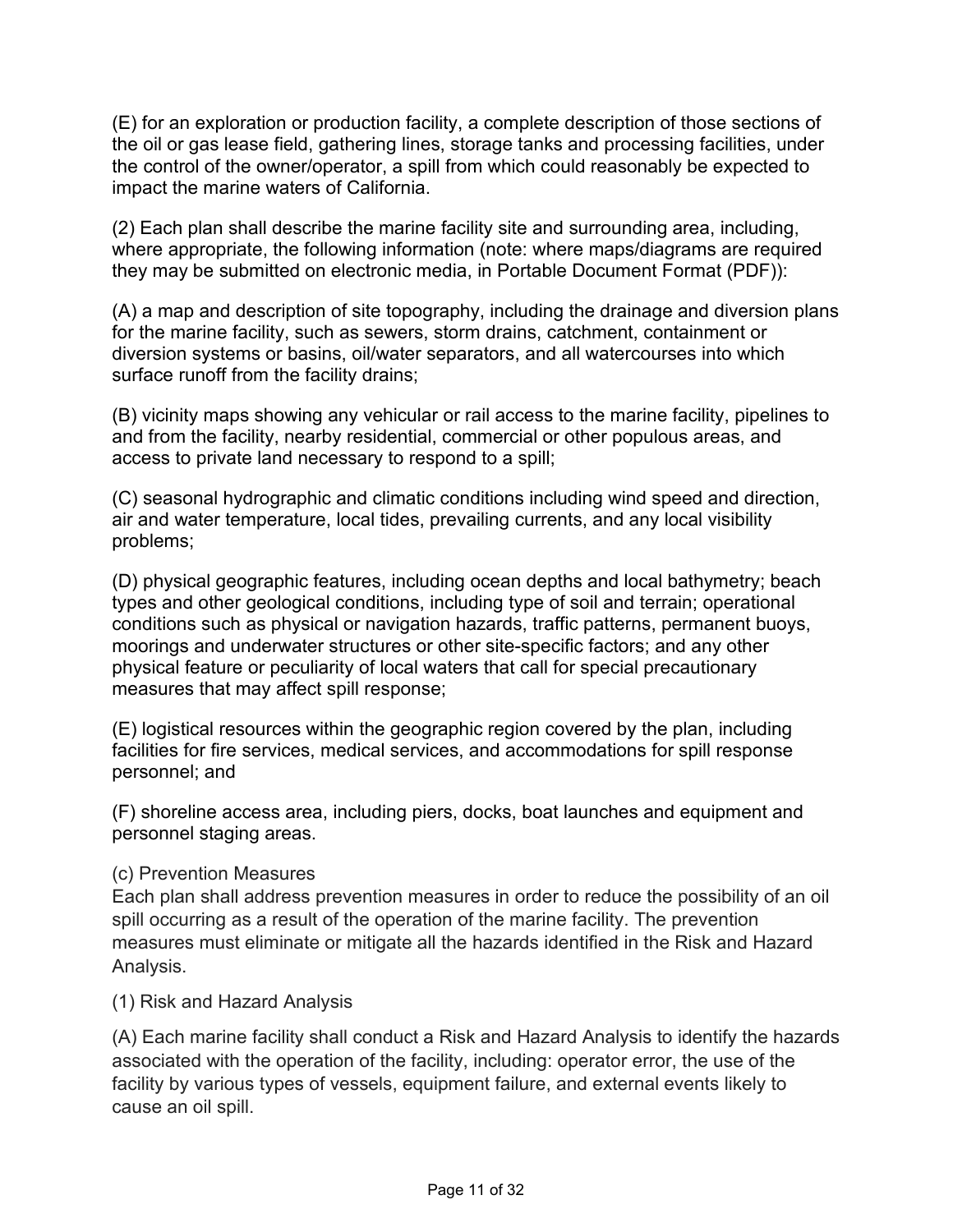The owner/operator may use one or more of the hazard evaluation methods identified by the American Institute of Chemical Engineers, or an equivalent method, including, but not limited to:

- 1. What-if analysis;
- 2. Checklist analysis;
- 3. Preliminary hazard analysis;
- 4. Hazard and operability study;
- 5. Failure mode and effect analysis; or
- 6. Fault tree analysis.

(B) The chosen hazard evaluation method must be conducted in accordance with the guidelines established by the American Institute of Chemical Engineers as published in the "Guidelines for Hazard Evaluation Procedures", second edition, copyright 1992, prepared for The Center For Chemical Process Safety.

1. The plan must include information regarding the expertise of the working group that develops the analysis.

2. The plan must include information that demonstrates to the Administrator that the analysis is appropriate to the marine facility and adequate according to the published procedures referenced in (B) above.

3. An owner/operator may be found in violation of this section if the Risk and Hazard Analysis does not adequately address the risks posed by the marine facility.

4. The Administrator may require that an analysis be updated if there are significant changes made to the marine facility. A significant change, as used in this paragraph, is one that would have an impact on the outcome of the Risk and Hazard Analysis.

5. Additional information regarding the analysis method used or the working group that conducted the analysis shall be made available to the Administrator upon request.

(C) Each plan shall include a summary of the results of the risk and hazard analysis. The summary shall include the following:

1. the hazard analysis method used, and a statement that the analysis is specific to the marine facility. If the analysis relies on a risk assessment at a similar facility, the summary shall specify how the two facilities are comparable;

2. an inventory of the hazards identified, including the hazards that resulted in the historical spills;

3. an analysis of the potential oil discharges, including the size, frequency, cause, duration and location of all significant spills from the marine facility as a result of each major type of hazard identified;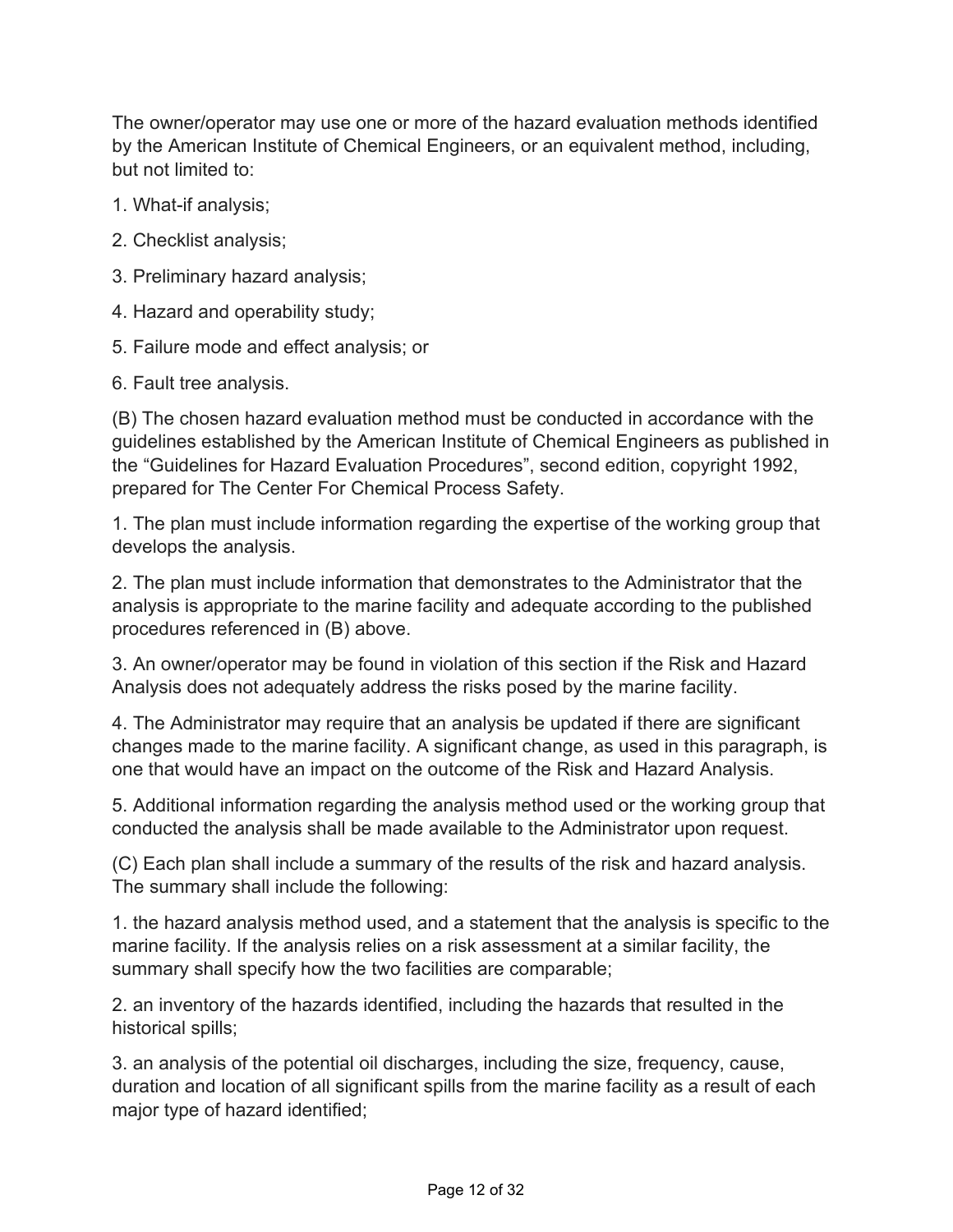4. the control measures that will be used to mitigate or eliminate the hazards identified. The plan shall include timeframes for implementing any control measures that cannot be functional immediately; and

5. a prediction of the potential oil spills that might still be expected to occur after any mitigating controls have been implemented.

(D) All supporting documentation used to develop the Risk and Hazard Analysis summary shall be made available to the Administrator upon request.

## (2) Off-Site Consequence Analysis

For the significant hazards identified in the Risk and Hazard Analysis required under this section, the marine facility shall conduct a trajectory analysis to determine the Off-Site Consequences of an oil spill. This analysis shall assume pessimistic water and air dispersion and other adverse environmental conditions such that the worst possible dispersion of the oil into the air or onto the water will be considered. This analysis is intended to be used as the basis for determining the areas and shoreline types for which response strategies must be developed. Some of the information required in this subsection may be drawn from the appropriate Area Contingency Plans, completed by the U.S. Coast Guard, State Agencies, and Local Governments pursuant to the Oil Pollution Act of 1990. (Note: where maps/diagrams are required they may be submitted on electronic media, in Portable Document Format (PDF)). The analysis, which shall be summarized in the plan, shall include at least the following:

(A) a trajectory, or series of trajectories (for pipelines, etc.), to determine the potential direction, rate of flow and time of travel of the reasonable worst case oil spill from the facility to marine waters and to the shorelines, including shallow-water environments, that may be impacted. For purposes of this requirement, a trajectory or trajectories (projected for a minimum of 72 hours) that determine the outer perimeter of a spill, based on regional extremes of climate, tides, currents and wind with consideration to seasonal differences, shall be sufficient;

(B) for each probable shoreline that may be impacted, a discussion of the general toxicity effects and persistence of the discharge based on type of product; the effect of seasonal conditions on sensitivity of these areas; and an identification of which areas will be given priority attention if a spill occurs.

# (3) Resources at Risk from Oil Spills

Based on the trajectory of the spilled oil as determined in the Off-Site Consequence Analysis, each plan shall identify the environmentally, economically and culturally sensitive sites that may be impacted. Each plan shall identify and provide a map of the locations of these areas. Some of the information required in this subsection may be drawn from the appropriate Area Contingency Plans, completed by the U.S. Coast Guard, State Agencies, and Local Governments pursuant to the Oil Pollution Act of 1990. (Note: where maps/diagrams are required they may be submitted on electronic media, in Portable Document Format (PDF)).

(A) The map of environmentally sensitive sites shall include: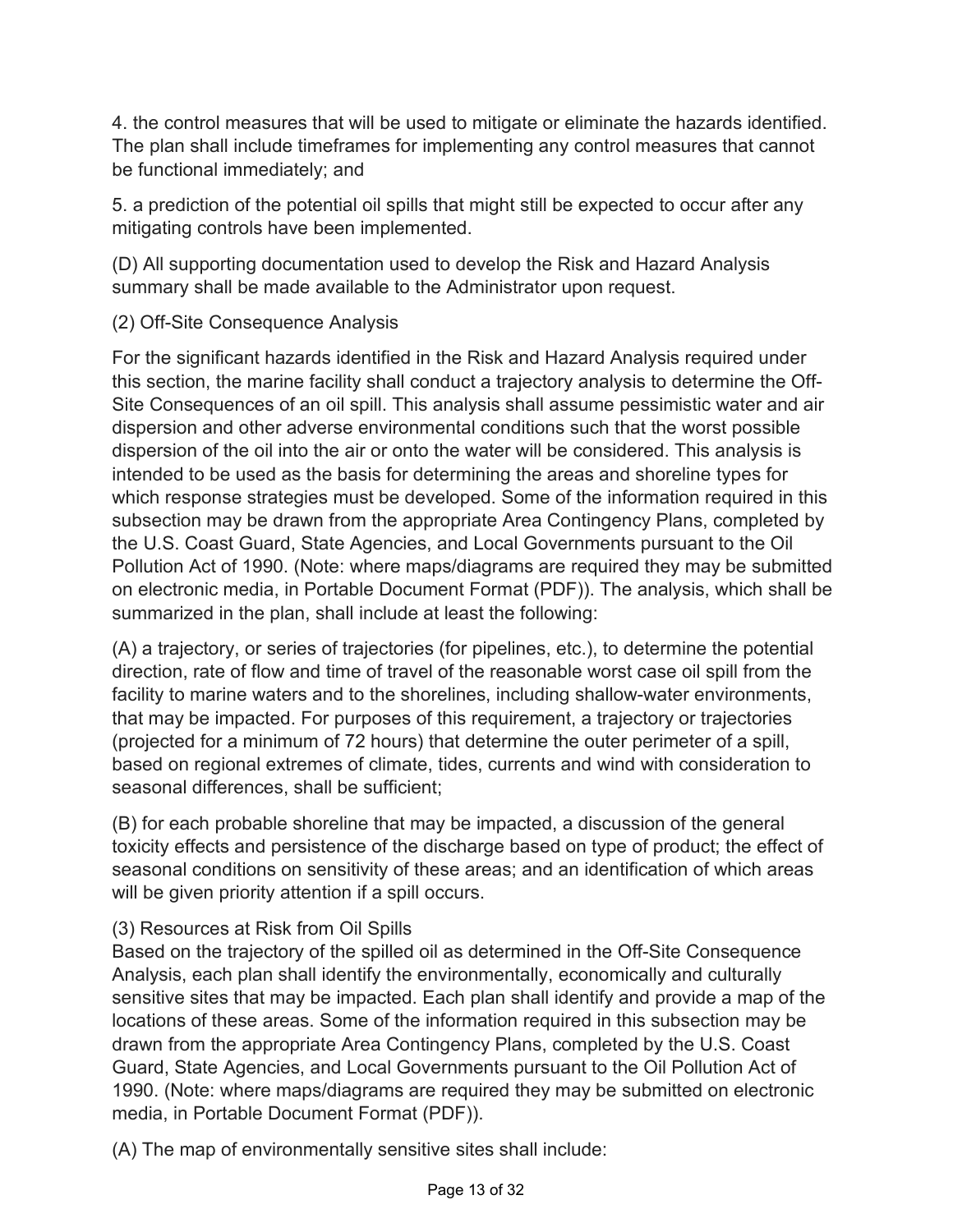1. shoreline types and associated marine resources;

2. the presence of migratory and resident marine bird and mammal migration routes, and breeding, nursery, stopover, haul-out, and population concentration areas by season;

3. the presence of aquatic resources including marine fish, invertebrates, and plants including important spawning, migratory, nursery and foraging areas;

4. the presence of natural terrestrial animal and plant resources in marine-associated environments;

5. the presence of state or federally-listed rare, threatened or endangered species;

6. the presence of commercial and recreational fisheries including aquaculture sites, kelp leases and other harvest areas.

(B) The map of the locations of economically and culturally sensitive sites shall include:

1. public beaches, parks, marinas, boat ramps and diving areas;

2. industrial and drinking water intakes, power plants, salt pond intakes, and other similarly situated underwater structures;

3. off-shore oil and gas leases and associated drilling/production platforms;

4. known historical and archaeological sites. If a plan holder has access to any confidential archaeological information, it must be submitted as a separate item and will be handled as confidential information as outlined described in Subsection 816.01(d); section 790.3 of chapter 1.

5. areas of cultural or economic significance to Native Americans; and

6. the major waterways and vessel traffic patterns that are likely to be impacted.

(4) Required Prevention Measures

Each marine facility shall take all prevention measures to reduce or mitigate the potential hazards identified in the Risk and Hazard Analysis, and the potential impact those hazards pose to the resources at risk. Each plan shall include the following:

(A) schedules, methods and procedures for testing, maintaining and inspecting pipelines and other structures within or appurtenant to the marine facility that contain or handle oil which may impact marine waters if a failure occurs. Any information developed in compliance with Title 30 CFR, Part 250.153; Title 33 CFR, Part 154; Title 49 CFR, Part 195; and/or Title 5, Division 1, Part 1, Chapter 5.5, Sections 51010 through 51019.1 of the Government Code may be substituted for all or part of any comparable prevention measures required by this subsection.

(B) methods to reduce spills during transfer and storage operations, including overfill prevention measures and immediate spill containment provisions. Any information developed in compliance with Title 2, CCR, Division 3, Chapter 1, Article 5, Sections 2300-2407; Title 30 CFR, Part 250.154; and/or Title 33 CFR, Parts 154 and 156 may be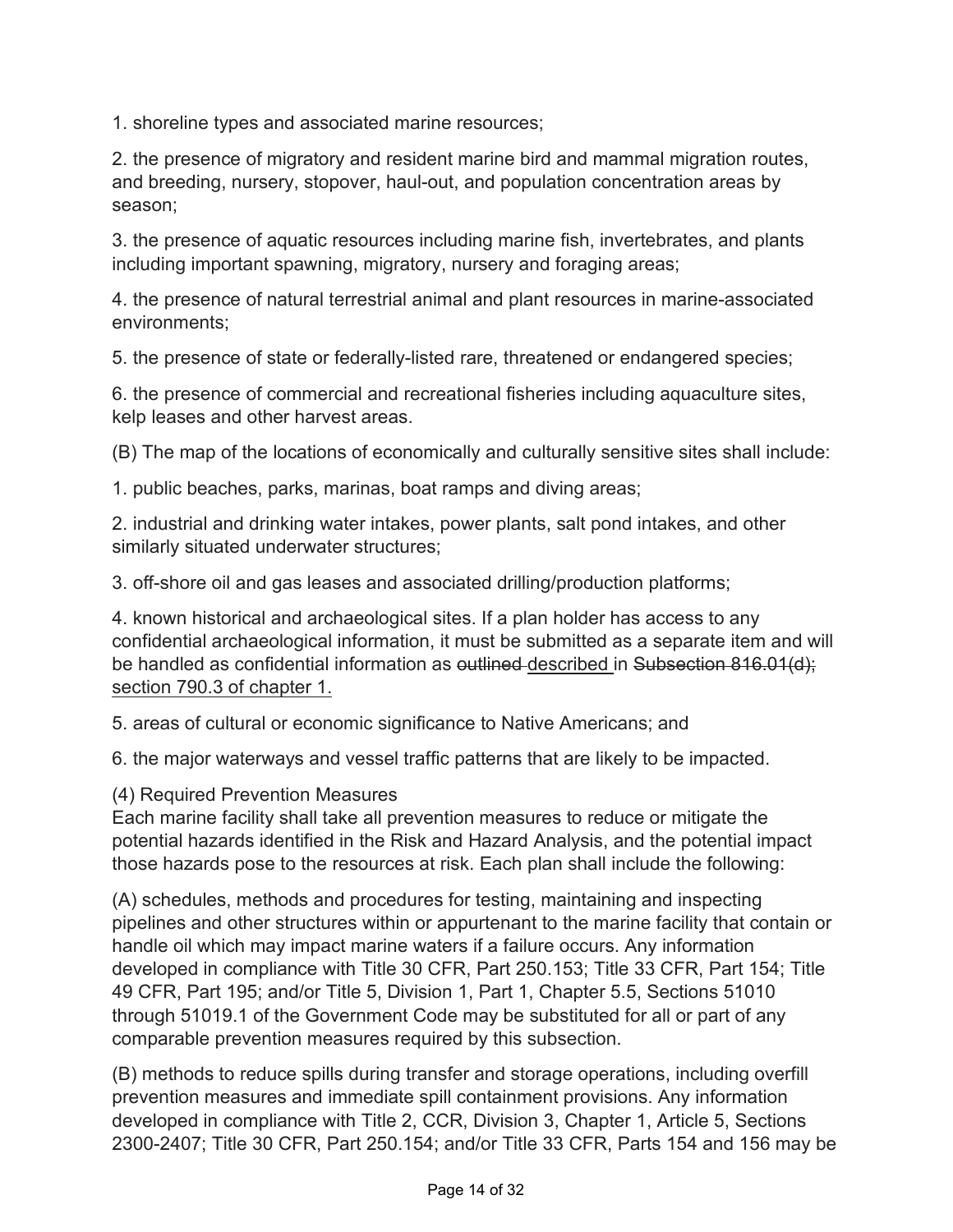substituted for all or part of any comparable prevention measures required by this subsection.

(C) procedures to assure clear communication among all the parties involved during transfer operations. Any information developed in compliance with Title 2, CCR, Division 3, Chapter 1, Article 5; Title 14, CCR, Division 1, Subdivision 4, Chapter 3, Subchapter 6; and/or Title 33 CFR, Parts 154 and 156 may be substituted for all or part of any comparable prevention measures required by this subsection;

(D) protection measures for areas within the marine facility that are subject to flooding;

(E) the plan holder shall provide additional relevant information to the Administrator upon request.

(d) Containment Booming and On-water Recovery

Each plan holder must have a contract or other approved means for containment booming and on-water recovery response resources up to their Response Planning Volume for all potential oil spills from the marine facility. To determine the amount of response resources for containment booming and on-water recovery, each plan holder must calculate a Response Planning Volume as outlined below:

### (1) Reasonable Worst Case Spill

To calculate the Response Planning Volume, it is first necessary to determine the reasonable worst case spill for each marine facility, as follows:

(A) For marine facilities (except on-shore pipelines (not subject to Chapter 6.67 (commencing with Section 25270) or Chapter 6.7 (commencing with Section 25280) of Division 20, Health and Safety Code) which are addressed in Subsection (B), offshore platforms which are addressed in Subsections (C) and (D), and offshore pipelines which are addressed in Subsection (E):

1. the loss of the entire capacity of all in-line, break-out and portable storage tank(s), not subject to Chapter 6.67 (commencing with Section 25270) or Chapter 6.7 (commencing with Section 25280) of Division 20, Health and Safety Code, needed for the continuous operation of the pipelines used for the purposes of handling or transporting oil, taking into account the existence of volume limiting factors including, but not limited to, line pressure, gravity, and the availability and location of the emergency shut-off controls; plus

2. the amount of additional spillage that could reasonably be expected to enter California marine waters during emergency shut-off, transfer or pumping operations if a hose(s) or pipeline(s) ruptures or becomes disconnected, or if some other incident occurs which could cause or increase the size of an oil spill. The spillage shall be calculated as follows: the maximum time to discover the release from the pipe or hose in hours, plus the maximum time to shut down flow from the pipe or hose in hours (based on historic discharge data or the best estimate in absence of historic discharge data for the marine facility) multiplied by the maximum flow rate expressed in barrels per hour (based on the maximum relief valve setting or maximum system pressure when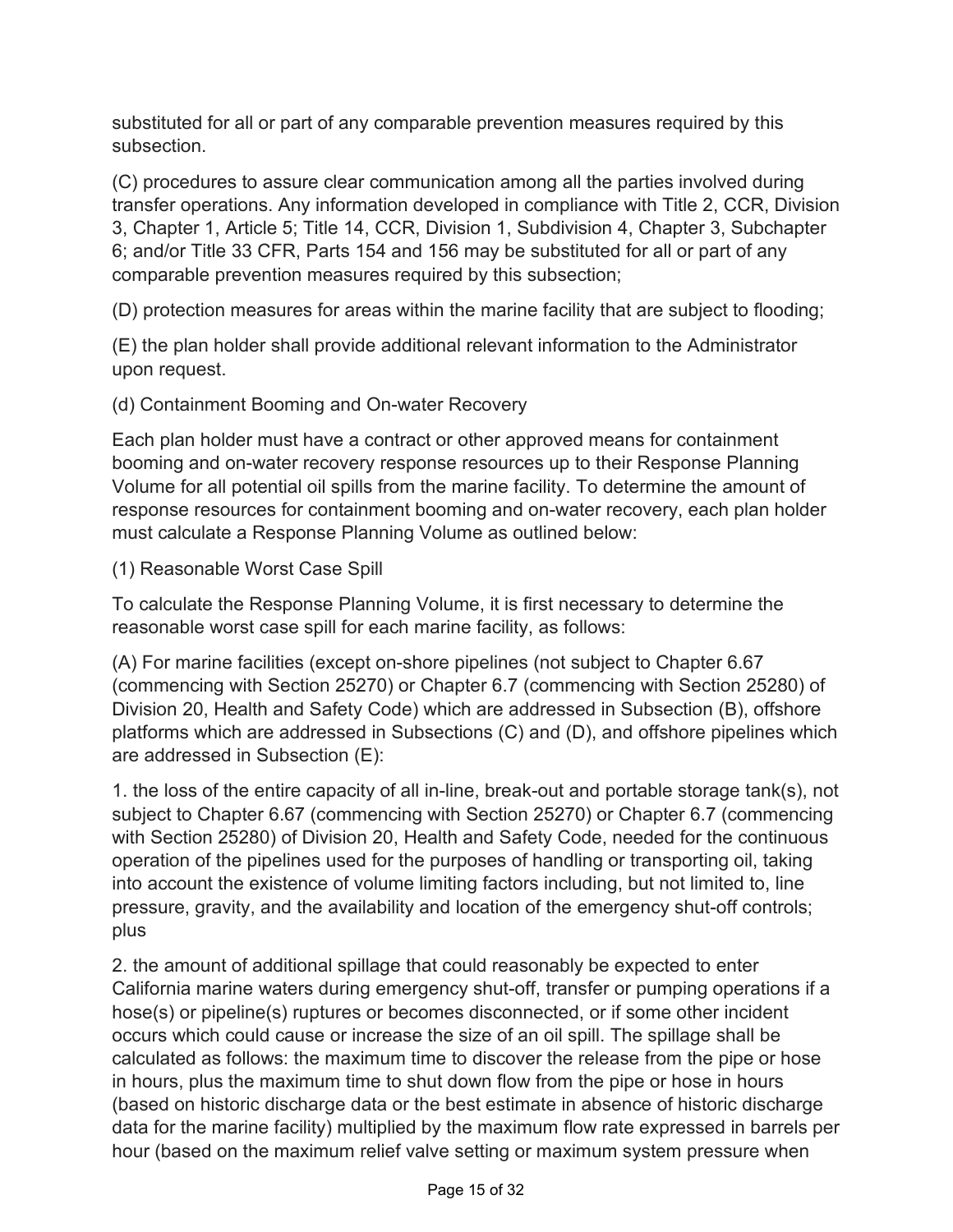relief valves are not provided) plus the total linefill drainage volume expressed in barrels.

3. The Administrator has the discretion to accept that a marine facility can operate only a limited number of the total pipelines at a time. In those circumstances, the reasonable worst case spill volume shall include the drainage volume from the piping normally not in use, in addition to the volume determined in (1) and (2), above.

(B) For on-shore pipelines not subject to Chapter 6.67 (commencing with Section 25270) or Chapter 6.7 (commencing with Section 25280) of Division 20, Health and Safety Code, the largest volume in barrels, of the following:

1. The pipeline's maximum release time in hours (i.e., the time between pipeline rupture and discovery), plus the maximum shut-down response time in hours (based on historic discharge data or in the absence of such historic data, the operator's best estimate), multiplied by the maximum flow rate expressed in barrels per hour (based on the maximum daily capacity of the pipeline), plus the largest line drainage volume after shutdown of the line section(s) in the response zone expressed in barrels. (As used in this subsection: line section means a continuous run of pipe that is contained between adjacent pressure pump stations, between a pressure pump station and a terminal or break-out tank, between a pressures pump station and a block valve, or between adjacent block valves; response zone means a geographic region either along a length of pipeline or including multiple pipelines, containing one or more adjacent line sections, for which the operator must plan for the deployment of, and provide spill response capabilities. The size of the zone is determined by the operator after considering available capabilities, resources, and geographic characteristics); or

2. The largest foreseeable discharge for the line section(s) within a response zone, expressed in barrels, based on the maximum historic discharge, if one exists, adjusted for any subsequent corrective or preventive action taken; or

3. If the response zone contains one or more break-out tanks, the capacity of the single largest tank or battery of tanks within a single secondary containment system, adjusted for the capacity or size of the secondary containment system, expressed in barrels.

(C) For offshore platforms (except those drilling a new well which are addressed in Subsection (D)):

1. total tank storage and flow line capacity; plus

2. that portion of the total linefill capacity which could be lost during a spill, taking into account the availability and location of the emergency shut-off controls and the effect of hydrostatic pressure; plus

3. the amount of additional spillage that could reasonably be expected to enter marine waters during emergency shut-off, transfer or pumping operations if a hose or pipeline ruptures or becomes disconnected, or some other incident occurs which could cause or increase the size of an oil spill. The calculation may take into consideration other safety devices, emergency reaction times and maximum transfer rates; plus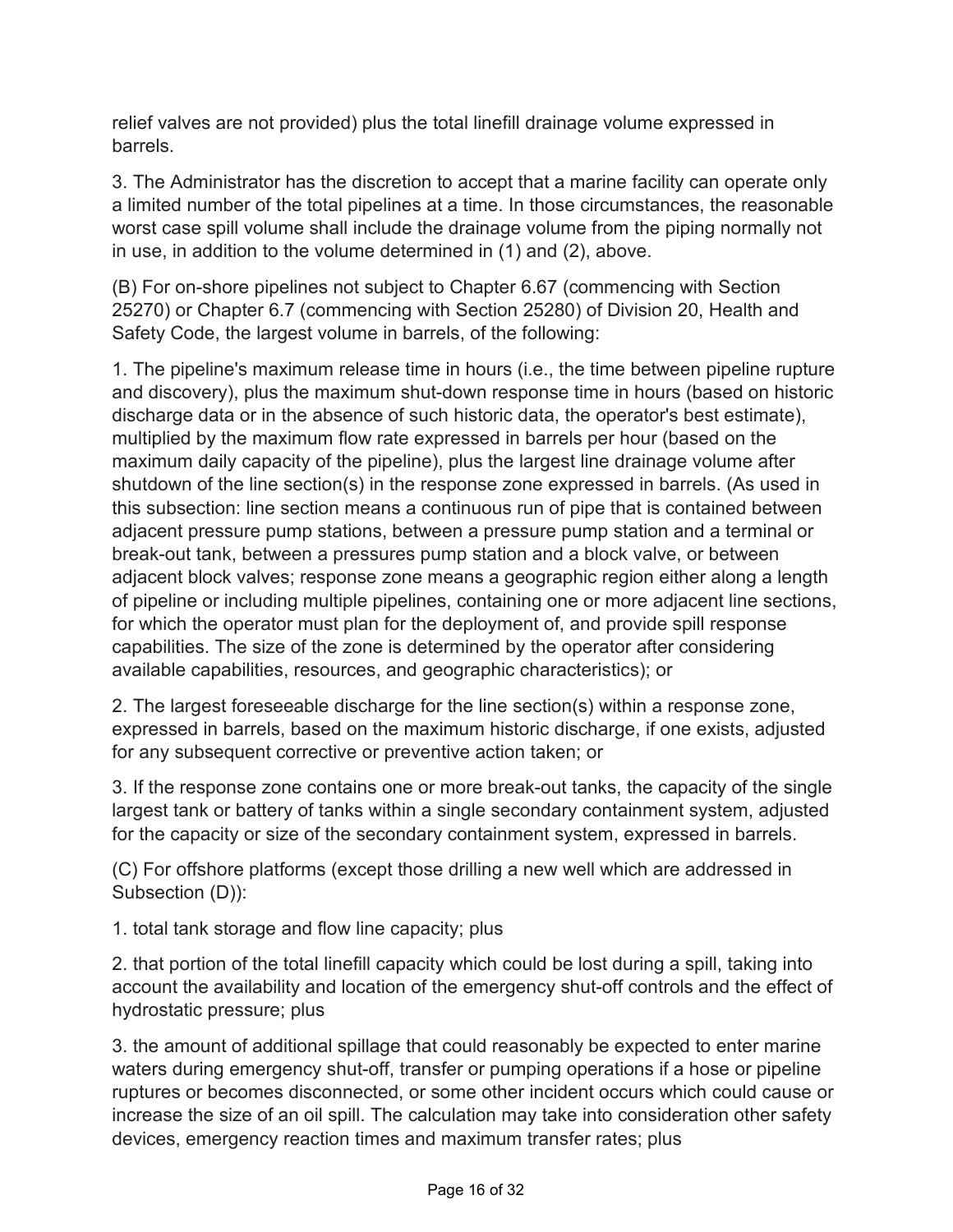4. the daily production volume for thirty (30) days from an uncontrolled blowout of the highest capacity well associated with the marine facility. In determining the daily discharge rate, the reservoir characteristics, casing/production tubing sizes, and historical production and reservoir pressure data shall be taken into consideration.

(D) For offshore platforms with active well drilling:

The owner/operator of a platform at which a new well is being drilled must submit a proposed reasonable worst case oil spill calculation for platform operations to the Administrator. The proposed worst case discharge is the daily volume possible for thirty (30) days from an uncontrolled blowout taking into consideration any known reservoir characteristics. The proposed calculation will be reviewed by the Administrator during the plan review and approval process to determine if it adequately addresses the oil spill potential of the new well system.

(E) For offshore pipelines, the largest volume in barrels of the following calculation:

1. The pipeline system leak detection time, plus the shutdown response time, multiplied by the highest measured oil flow rate over the preceding 12-month period. For new pipelines, use the predicted oil flow rate. Add to this calculation the total volume of oil that would leak from the pipeline after it is shut in. This volume should be calculated by taking into account the effects of hydrostatic pressure, gravity, frictional wall forces, length of pipeline segment, tie-ins with other pipelines, and other factors.

(F) The calculations, and such parameters as flow rates, linefill capacities and emergency shutoff times, that are used to determine a marine facility's reasonable worst case spill shall be submitted as part of the plan. The Administrator may review and test these parameters as part of the drill conducted in accordance with Subsection 816.03(b).

(2) Persistence and Emulsification Factors

(A) The reasonable worst case spill volume is then multiplied by a persistence factor relative to the most persistent type of oil that may be spilled by the marine facility. The persistence factors relative to the type of oil spilled, are specified below:

| Oil Group                     | Group 1 | Group 2 | Group 3 | Group 4 |
|-------------------------------|---------|---------|---------|---------|
| <b>Persistence Multiplier</b> | .20     | .50     | .50     | .50     |

## (B) Emulsification Factors

The volume determined from the calculation in Subparagraph (A) is then multiplied by one of the following emulsification factors, again, based on the type of oil.

| Oil Group                           | Group <sup>1</sup> | Group 2   | Group 3 | Group 4  |
|-------------------------------------|--------------------|-----------|---------|----------|
| Emulsification<br><b>Multiplier</b> | .0                 | l.8<br>л. | Z.U     | и<br>1.4 |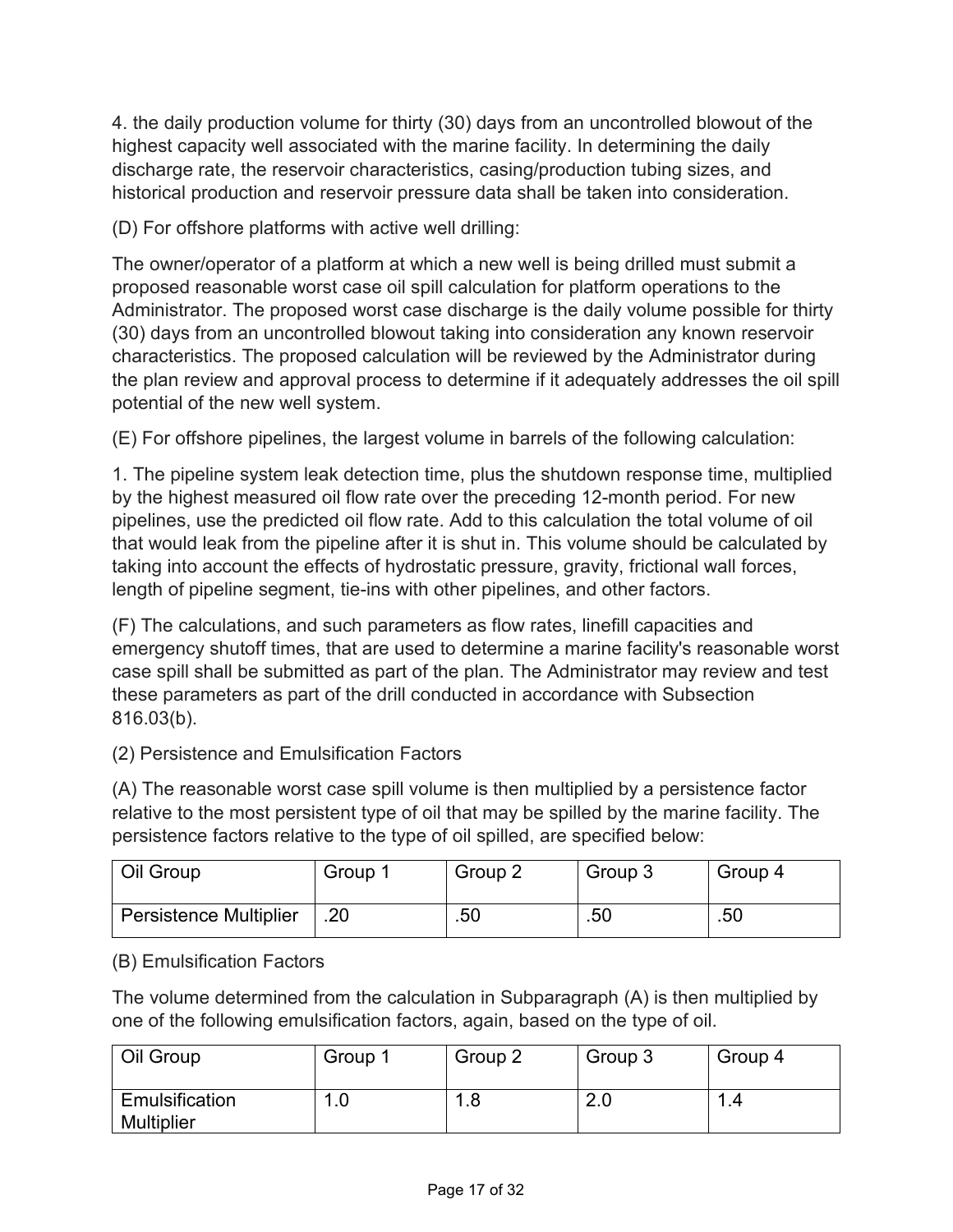## (C) Response Planning Volume

The total determined by the above calculation is a Response Planning Volume.

1. The Response Planning Volume to be used to determine the amount of Response Equipment and Services that must be under contract or other approved means shall be the greater of the amount determined in Subsection 817.02(d)(1) and (2) , or the Planning Volume for On-water Recovery calculated for the nearshore/inland environment in the marine facility's federal response plan pursuant to 33 CFR Part 154, Appendix C, Section 7. The Planning Volume for On-Water Recovery is the adjusted volume from the federal calculation determined prior to establishing the response tiers utilizing the mobilization factors.

2. All calculations used to determine the Response Planning Volume shall be included in the plan.

## (3) Response Capability Standards

The equipment and personnel necessary to address the Response Planning Volume is brought to the scene of the spill over a period of time. The timeframes are dependent upon the risk zone in which the marine facility is located and are specified in the tables in this section.

The standards set forth in this section are only planning standards and may not reflect the exigencies of actual spill response. However, these are the standards that must be used to determine the amount of equipment and personnel that must be under contract or other approved means. Response resources in addition to those under contract must be identified, and a call-out procedure in place to access this equipment, if the marine facility has a spill that exceeds the Response Planning Volumes. The owner/operator is ultimately responsible for addressing the entire volume of an actual spill regardless of the planning volume.

(A) On-Water Daily Recovery Rates and Containment Boom Amounts

1. The total amount of on-water recovery equipment and services required shall be the lesser of the amount necessary to address the Response Planning Volume determined in Section 817.02(d)(2)(C) or the Daily Recovery Rate established by this Section at 817.02(d)(3)(B) below.

2. The amount of response resources and the timeframes for delivery are specified in Subsection 817.02(d)(3)(B) below. The barrels per day capability figure is the total amount of on-water recovery equipment that must be at the scene of the spill at the hour specified which is measured from the time of notification, as described in this subchapter. All on-water recovery response resources shall be capable of being deployed and operable within one hour of arrival at the scene of the spill or drill but no later than the designated timeframe for each risk zone.

3. The timeframes for equipment delivery and deployment as specified in this subsection do not take into account the time required to conduct a health and safety assessment of the site as set forth in Subsection 817.02(f)(8), and as required by the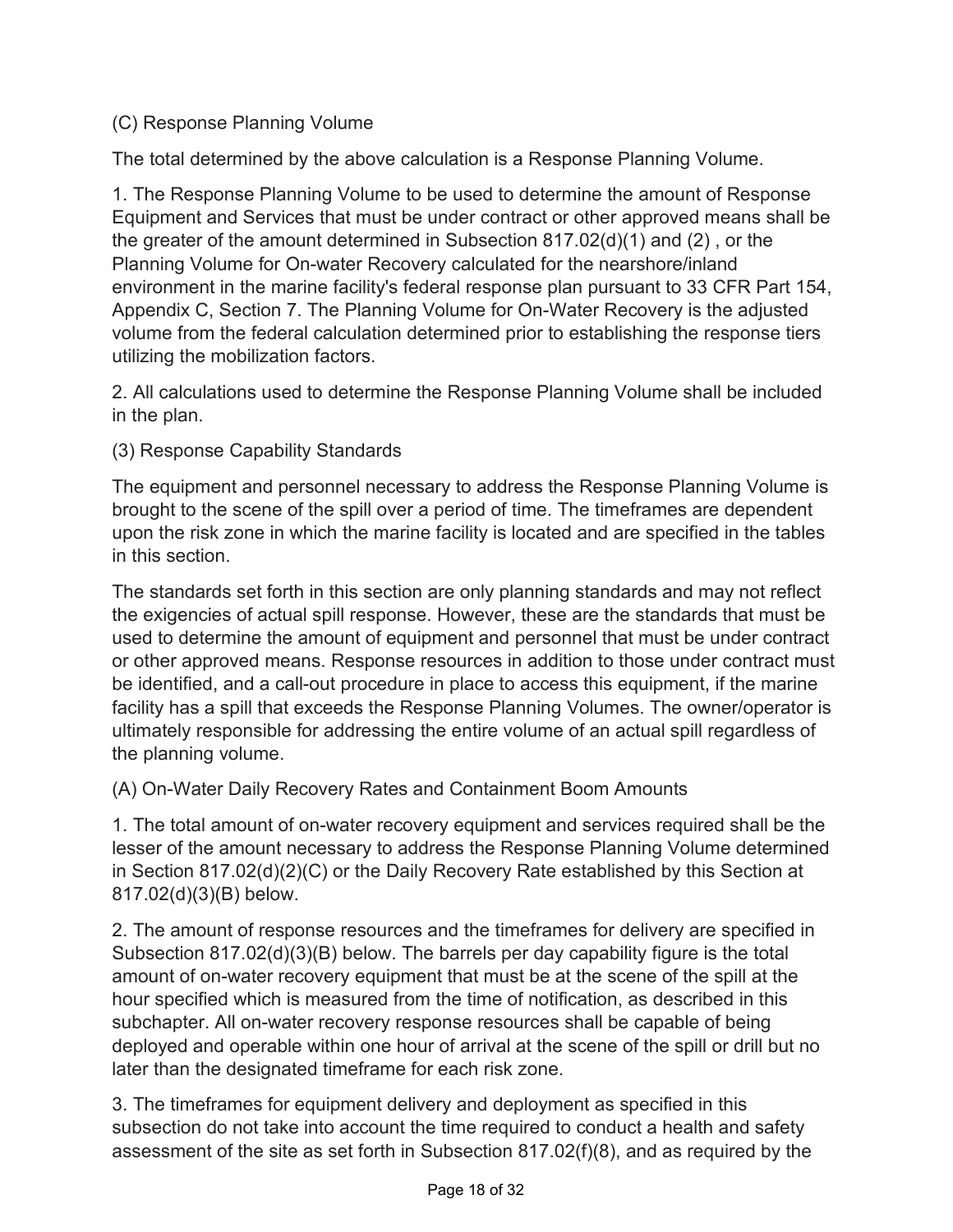California Occupational and Safety Administration. In addition, these timeframes do not account for delays that may occur due to weather or seastate. The actual time necessary to deliver and deploy equipment will be assessed at the time of an incident or a drill and will take into account the prevailing conditions of weather and seastate, as well as the site assessment requirements.

## (B) Daily Recovery Rate

## 1. Facilities located in High-Volume Ports

| Delivery Time (Hrs)        |        | 24     | 36     | 60     |
|----------------------------|--------|--------|--------|--------|
| <b>Bbls/Day Capability</b> | 23,437 | 31,250 | 46,875 | 78,125 |

i. in addition, the facility/transfer points within the High Volume Ports must have 3,125 barrels/day, or 10% of the reasonable worst case spill volume, whichever is less, of onwater recovery capability that can be mobilized and on-scene within two hours of notification;

ii. if a facility/transfer point within a High Volume Port maintains and can immediately deploy containment equipment for a 3,125 barrel spill, or 10% of the reasonable worst case spill volume, whichever is less, the initial on-water recovery capability can be onscene within three hours rather than two hours.

|  |  |  |  | 2. Facility/Transfer Areas and the Santa Barbara Channel Area |  |
|--|--|--|--|---------------------------------------------------------------|--|
|  |  |  |  |                                                               |  |

| Delivery Time (Hrs)        | 12     | 36     | 60     |
|----------------------------|--------|--------|--------|
| <b>Bbls/Day Capability</b> | 19,531 | 35,156 | 66,406 |

i. in addition, facility/transfer points within a Facility/Transfer Area and the Santa Barbara Channel Area must have 3,125 barrels/day, or 10% of the reasonable worst case spill volume, whichever is less, of on-water recovery capability that can be mobilized and on-scene within 2 hours of notification;

ii. if a facility/transfer point within a Facility/Transfer Area or the Santa Barbara Channel Area maintains and can immediately deploy containment equipment for a 3,125 barrel spill, or 10% of the reasonable worst case spill volume, whichever is less, the initial onwater recovery capability can be on-scene within three hours rather than two hours;

iii. for those points where transfers occur infrequently, and where there is not permanent equipment present, the 3,125 barrel/day, or 10% of the reasonable worst case spill volume, whichever is less, on-water recovery capability shall be brought to the site at the time of transfer;

iv. for infrequent transfers of non-persistent oil, the initial response requirement may be waived by application to the Administrator. The application for waiver must include a justification based on such factors as the location of the marine facility, proximity to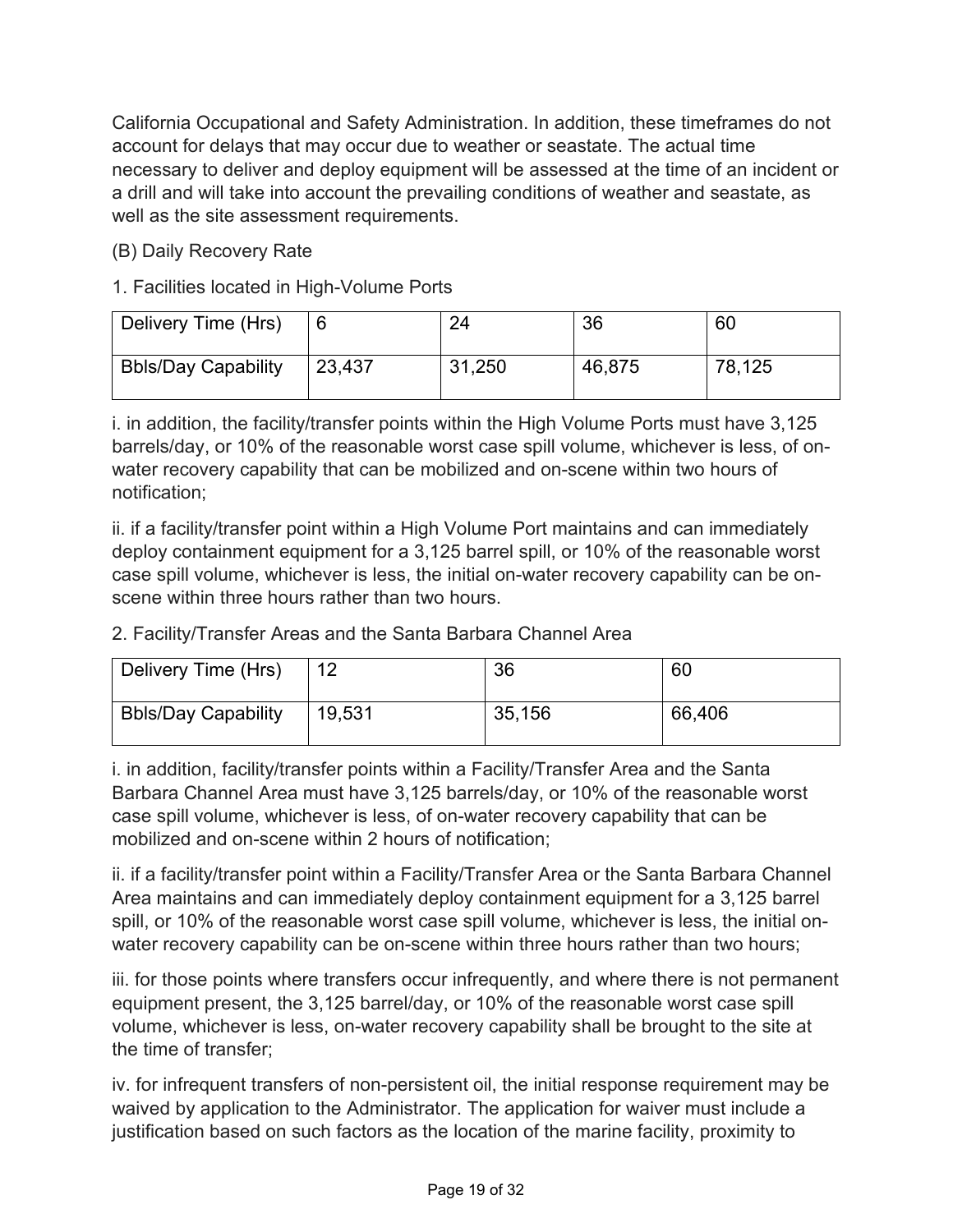response equipment, additional equipment in the immediate area, and the relative environmental sensitivity of the potential spill sites.

(C) Sufficient containment equipment shall be brought to the scene of the spill to address the daily recovery rates as designated in Section 817.02(d)(3)(B).

(D) The standards set forth in Subsection 817.02(d)(3)(B) were increased by a factor of 25% on July 1, 1997, and again on July 1, 2001. It was determined that this increase was feasible and necessary to meet the best achievable protection of the coast.

(E) The standards set forth in Subsection 817.02(d)(3)(B) will be reviewed by the Administrator to determine if increases to these amounts are feasible and necessary in order to meet the best achievable protection of the coast. The Administrator shall conduct a review and hold a public hearing prior to confirming the new standards to solicit input regarding the necessity of the proposed increase and any credits that may be allowed.

## (4) Movement of Response Resources

There may be times when it is necessary to move response equipment from one risk zone to another in order to respond to a catastrophic oil spill. However, the Administrator needs to ensure that sufficient response resources are available to address a reasonable risk within each zone. Therefore, when equipment is needed from one risk zone which may impact the plan holder's on-water containment and recovery at the 6 hour level, the plan holder or OSRO shall make a request to the Administrator to temporarily reduce the Response Capability Standards set forth in (d)(3) above, before the equipment can be moved. The Administrator shall only grant such a request after determining that sufficient response resources are available to address a reasonable risk within the zone from where the response equipment is being considered for removal.

## (5) On-Water Response Equipment and Services

(A) Each plan shall demonstrate that the marine facility owner/operator has under contract or other approved means (as defined in Section 790 of this subdivision), access to all the necessary response resources to comply with the Response Capability Standards established in Subsection 817.02(d)(3). The amount of response equipment required shall take into account the effective daily recovery capacity (EDRC, as defined in Chapter 1, Section 790 of this subdivision) of the equipment.

(B) The equipment identified for a specific area must be appropriate for use in that area given the limitations of the geography, bathymetry, water depths, tides, currents and other local environmental conditions. For those areas that require shallow-water response capability (refer to the relevant Area Contingency Plan), the plan shall provide for an adequate number of shallow-draft vessels (as defined in Section 815.05 of this subchapter) and for adequate booming and other shoreline protective resources to be owned or under contract or other approved means and available to provide shoreline protection of all sensitive sites identified in the trajectory analysis conducted as part of the Off-site Consequence Analysis. Additionally, the equipment identified shall also be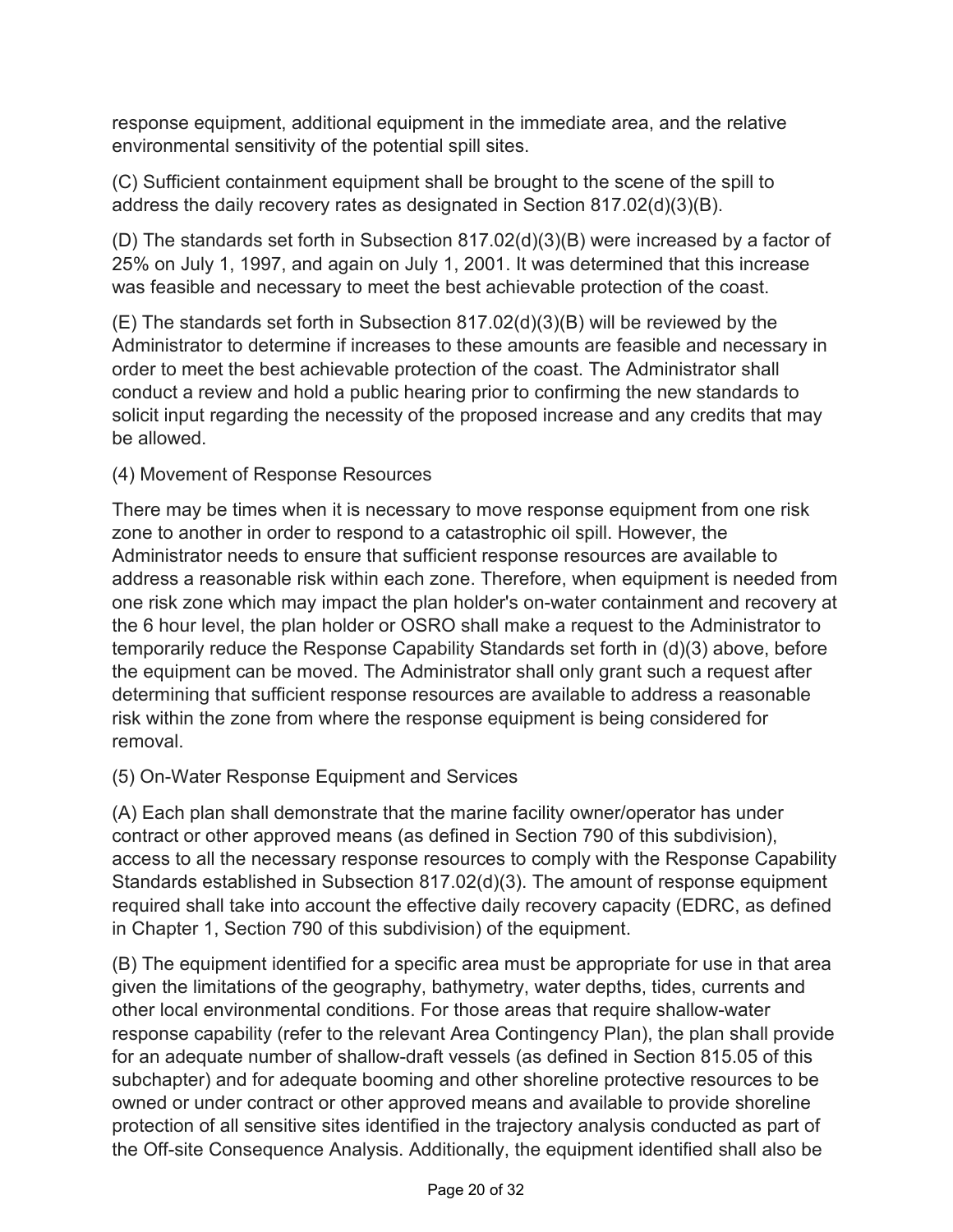appropriate for use on the type of oil identified. To the extent that the following information is provided by a Rated OSRO, evidence of a contract or other approved means with a Rated OSRO will suffice:

1. the location, inventory and ownership of the equipment to be used to fulfill the response requirements of this subchapter;

2. a complete inventory of any nonmechanical response equipment and supplies, including the type and toxicity of each chemical agent, with procedures for storage and maintenance;

3. the type and capacity of storage and transfer equipment matched to the skimming capacity of the recovery systems;

4. the manufacturer's rated capacities and the operational characteristics for each major item of oil recovery equipment;

5. the effective daily recovery capacity (as defined in Chapter 1, Section 790 of this subdivision) for each major piece of on-water recovery equipment listed, as well as the effective daily recovery capacity for the skimming systems as a whole.

i. A request may be submitted to the Administrator to review the effective daily recovery capacity for a piece of equipment if it can be shown that the equipment has a different capacity than the derating factor allows.

ii. The Administrator's decision regarding a change in the effective daily recovery capacity for a piece of equipment will be issued as soon as administratively feasible.

6. vessels designated for oil recovery operations, including skimmer vessels and vessels designed to tow and deploy boom, and availability of shallow-draft vessels;

7. vessels of opportunity reasonably available for oil spill recovery operations, including availability of shallow-draft vessels, procedures to equip the vessels, inventory all equipment, and train personnel;

8. procedures for storage, maintenance, inspection and testing of spill response equipment under the immediate control of the operator;

9. sufficient equipment to track the movement of discharged oil, including aerial surveillance sufficient to direct skimming operations.

10. Each plan shall describe the personnel available to respond to an oil spill, including:

i. a list by job category including a job description for each type of spill response position needed as indicated in the spill response organization scheme;

ii. a match between personnel by job category, and the equipment proposed for use (including equipment appropriate for shallow-water environments), including the plan for mobilization of such personnel;

iii. sufficient personnel to maintain a response effort of at least 14 days.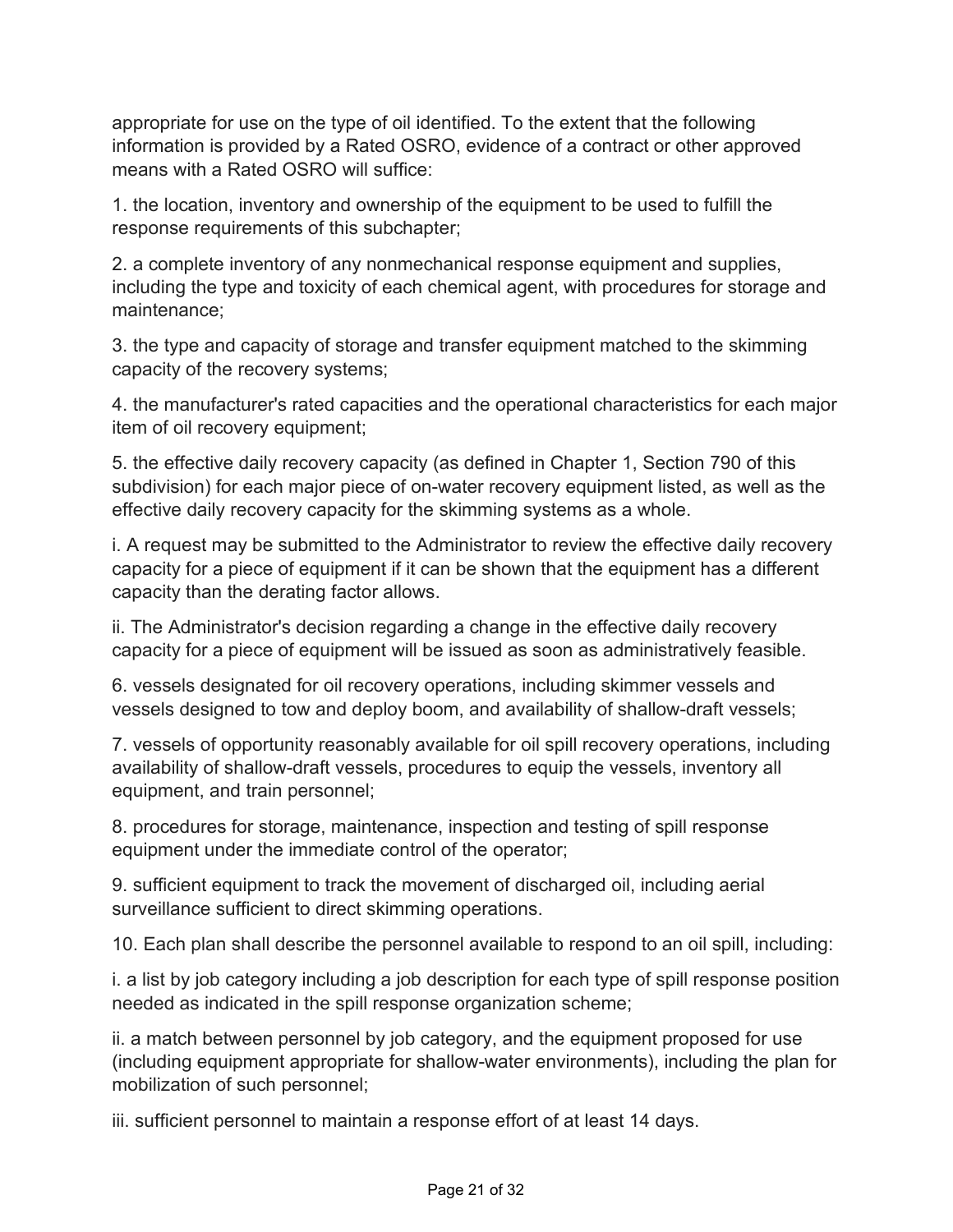11. Each plan shall describe procedures for the transport of required equipment, personnel and other resources to the spill site. The description shall include plans for alternative procedures during adverse environmental conditions. Adverse environmental conditions to be considered shall include:

i. adverse weather;

ii. sea states, tides, winds and currents;

iii. presence of debris or other obstacles; and

iv. any other known environmental conditions that could restrict response efforts.

(C) The name(s) of the marine facility's certified spill management personnel team as described in subchapter 5 of this chapter.

(D) Any equipment and personnel identified in the plan must be available for response. Any necessary maintenance for the equipment, vacation periods for response personnel, or other eventuality must be taken into account in relying upon these resources.

1. The equipment owner must notify the Administrator when major equipment is removed from service for a period of 24 hours or more for maintenance or repair. Major equipment is that which, if removed, would affect timely implementation of the plan. Notification must be made prior to removing equipment for regularly scheduled maintenance, and within 24 hours of removing equipment for unscheduled repairs.

2. The equipment owner must demonstrate that backup equipment is available during the time that the primary response equipment is out of service. Backup equipment may be provided from the owner's own inventory, or may be made available from another responder.

3. A plan shall remain valid during the time that equipment has been removed from service for maintenance or repair.

(E) Group 5 Oils

Marine facilities that handle Group 5 oils must contract with one or more Rated OSRO(s) to address the marine facility's Response Planning Volume. Such equipment shall include, but is not limited to the following:

1. sonar, sampling equipment, or other methods for locating the oil on the bottom or suspended in the water column;

2. containment boom, sorbent boom, silt curtains, or other methods to reduce spreading on the bottom;

3. dredges, pumps, or other equipment necessary to recover oil from the bottom;

4. equipment necessary to assess the impact of such discharges; and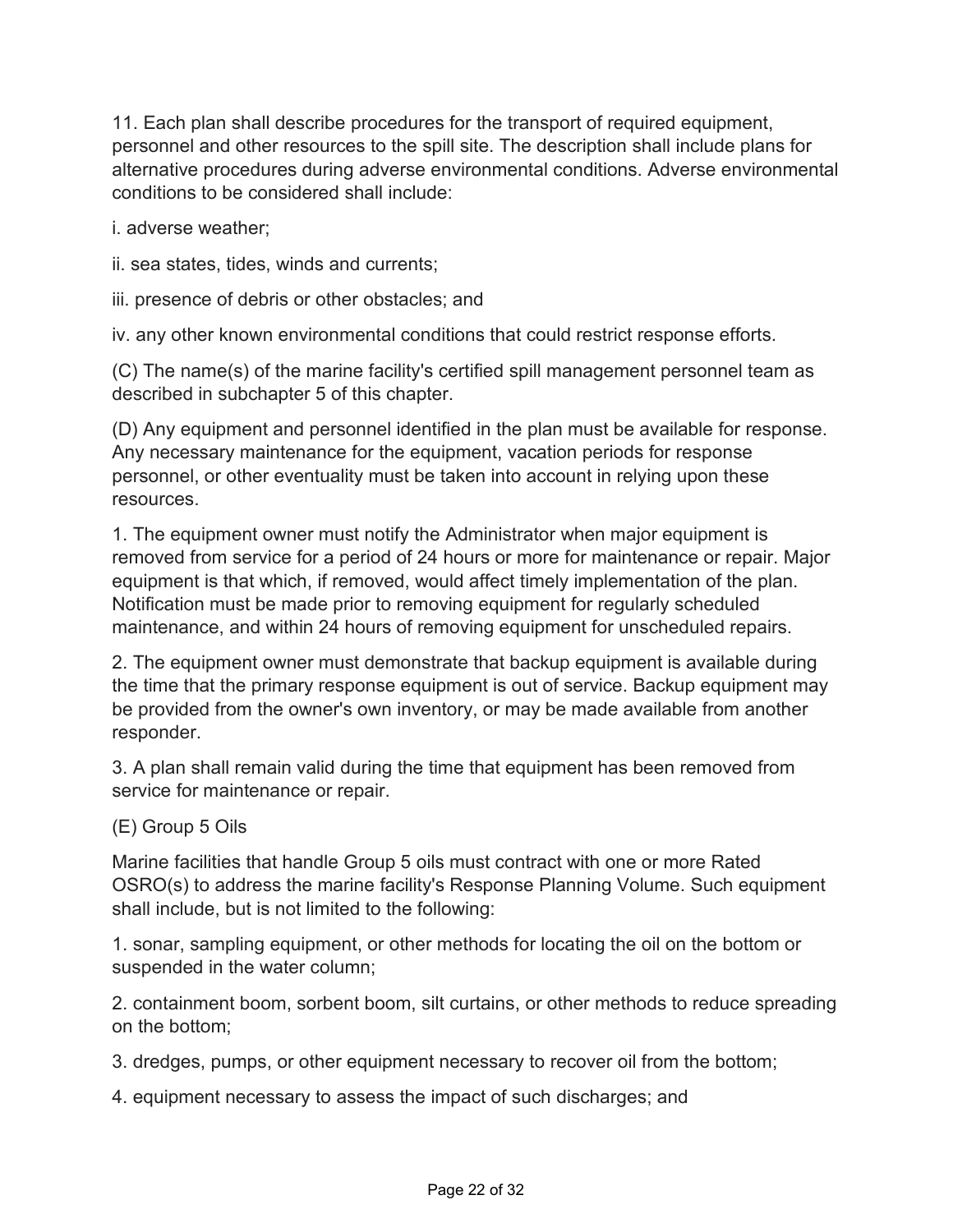5. any other appropriate equipment necessary to respond to a discharge involving a Group 5 oil.

(F) The plan holder may propose the use of non-mechanical methods for response operations which may include dispersants, in-situ burning, coagulants, bioremediants, or other chemical agents. The use of any non-mechanical method for response must be done in accordance with provisions of the California Oil Spill Contingency Plan, the National Contingency Plan, the applicable federal Area Contingency Plan and all applicable State laws and regulations. If a non-mechanical method of response is proposed, the plan shall include:

1. methods of deployment or application;

2. for use of a chemical agent, a description of the specific mechanisms in place to assess the environmental consequences of the chemical agent. This shall include the mechanism for continuous monitoring of environmental effects for the first three days after initial application, and periodic monitoring thereafter until the agent is inert or no longer operative;

3. identification of all permits, approvals or authorizations needed to allow the use of chemical agents or non-mechanical methods, and the timeline for obtaining them;

4. a plan for protecting resources at risk, areas of public concern and the public from any adverse effects of the non-mechanical method used;

5. the projected efficacy of each type of non-mechanical method proposed for use taking into account the type of spilled material and the projected environmental conditions of the potential spill site; and

6. upon request, the plan holder shall provide any test results known to the plan holder which assess the environmental impacts of applying these methods in the marine environment.

(G) The plan shall describe methods for tracking the movement of the discharged oil; and

(H) The plan shall list the location of the weather stations to be used for observations of winds, currents and other data at the time of a spill that may assist in making real-time projections of spill movement.

(e) Shoreline Protection

Each plan must provide for shoreline protection of all potential spills from the marine facility.

(1) Shoreline Response Planning Volume

Each plan shall demonstrate that the marine facility has access to all necessary equipment and services to address the response strategies appropriate to each shoreline that could potentially be impacted by a spill from the facility.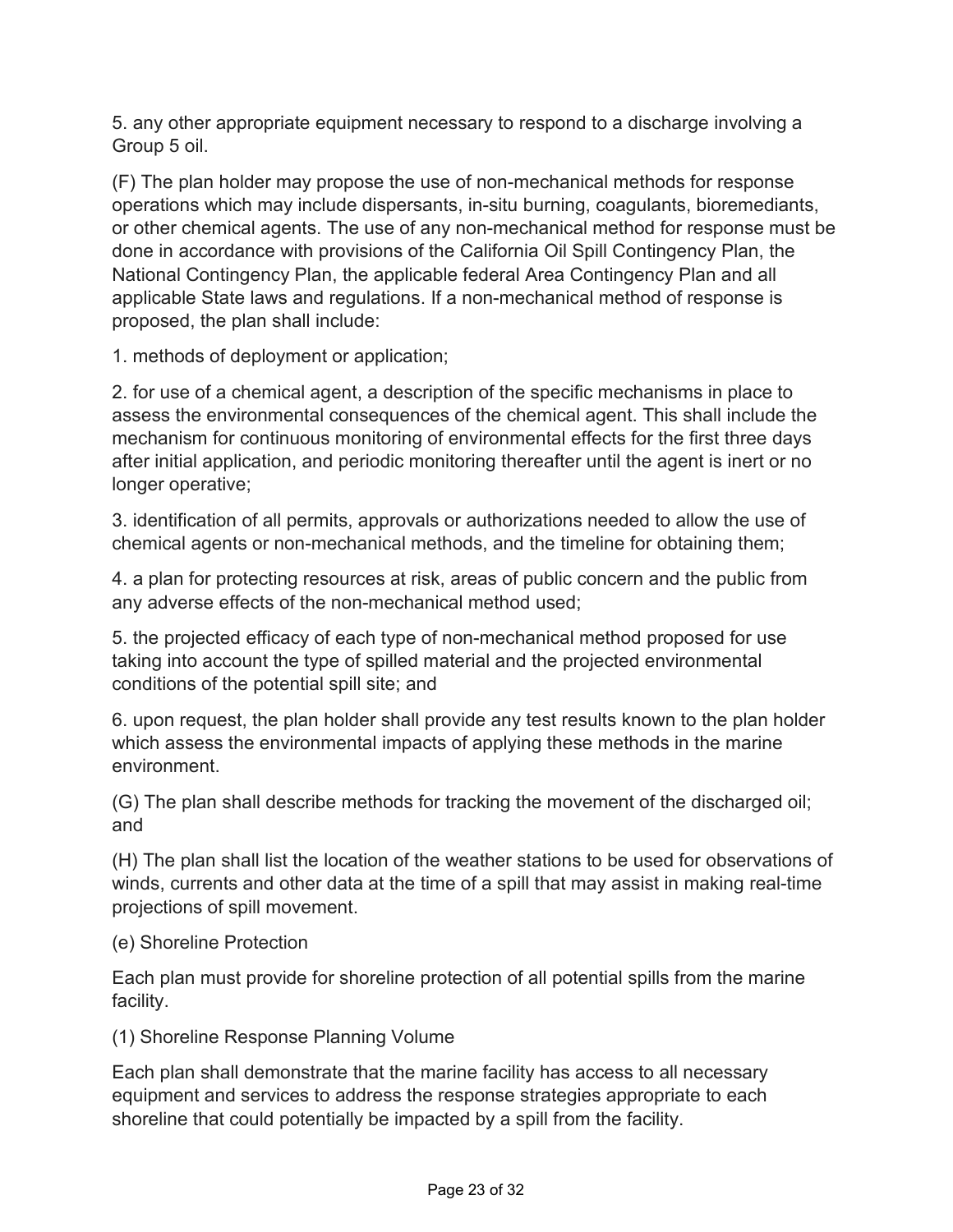To determine the amount of equipment and services necessary a Response Planning Volume must be calculated as outlined below:

(A) Multiply the reasonable worst case spill for the marine facility, as calculated in Subsection 817.02(d)(1), by the appropriate persistence factor from the chart below for the most persistent type of oil that may be spilled:

| Oil Group              | Group 1 | Group 2 | Group 3 | Group 4 |
|------------------------|---------|---------|---------|---------|
| Persistence Multiplier | .20     | .50     | .50     | .50     |

## (B) Emulsification Factors

The volume determined from the calculation above is then multiplied by one of the following emulsification factors, again, based on the type of oil:

| Oil Group                     | Group 1 | Group 2 | Group 3 | Group 4 |
|-------------------------------|---------|---------|---------|---------|
| <b>Persistence Multiplier</b> | .20     | .50     | .50     | .50     |

(C) Total Shoreline Equipment Required

The total determined by this calculation is a Response Planning Volume.

1. The Response Planning Volume to be used to determine the amount of Response Equipment and Services that must be under contract shall be the greater of the amount determined in Subsection 817.02(e)(1), or the adjusted Planning Volume for onshore recovery calculated for the nearshore/inland environment in the facility's federal response plan pursuant to 33 CFR Part 154., Appendix C, Section 7.

2. All calculations used to determine the Response Planning Volume shall be included in the plan.

(2) Shoreline Protection Equipment and Services

Each plan must identify, and ensure availability through a contract or other approved means (as defined in Section 790 of this subdivision), the capability of effecting shoreline protection strategies. Such protection strategies must be commensurate with the Response Planning Volume calculated for potential shoreline impact, and must be capable of addressing all appropriate protection, and response strategies. The specific areas where equipment and services must be available for use shall be identified in the Off-Site Consequence Analysis.

(A) The equipment identified for a specific area must be appropriate for use in that area given the limitations of the bathymetry, geomorphology, shoreline types and other local environmental conditions. Additionally, the equipment identified shall be appropriate for use on the type of oil identified. Facilities that provide their own shoreline protection of sensitive sites shall participate in the OSPR Sensitive Site Strategy Evaluation Program, as described in Section 819.01 of this Subchapter. The following information shall be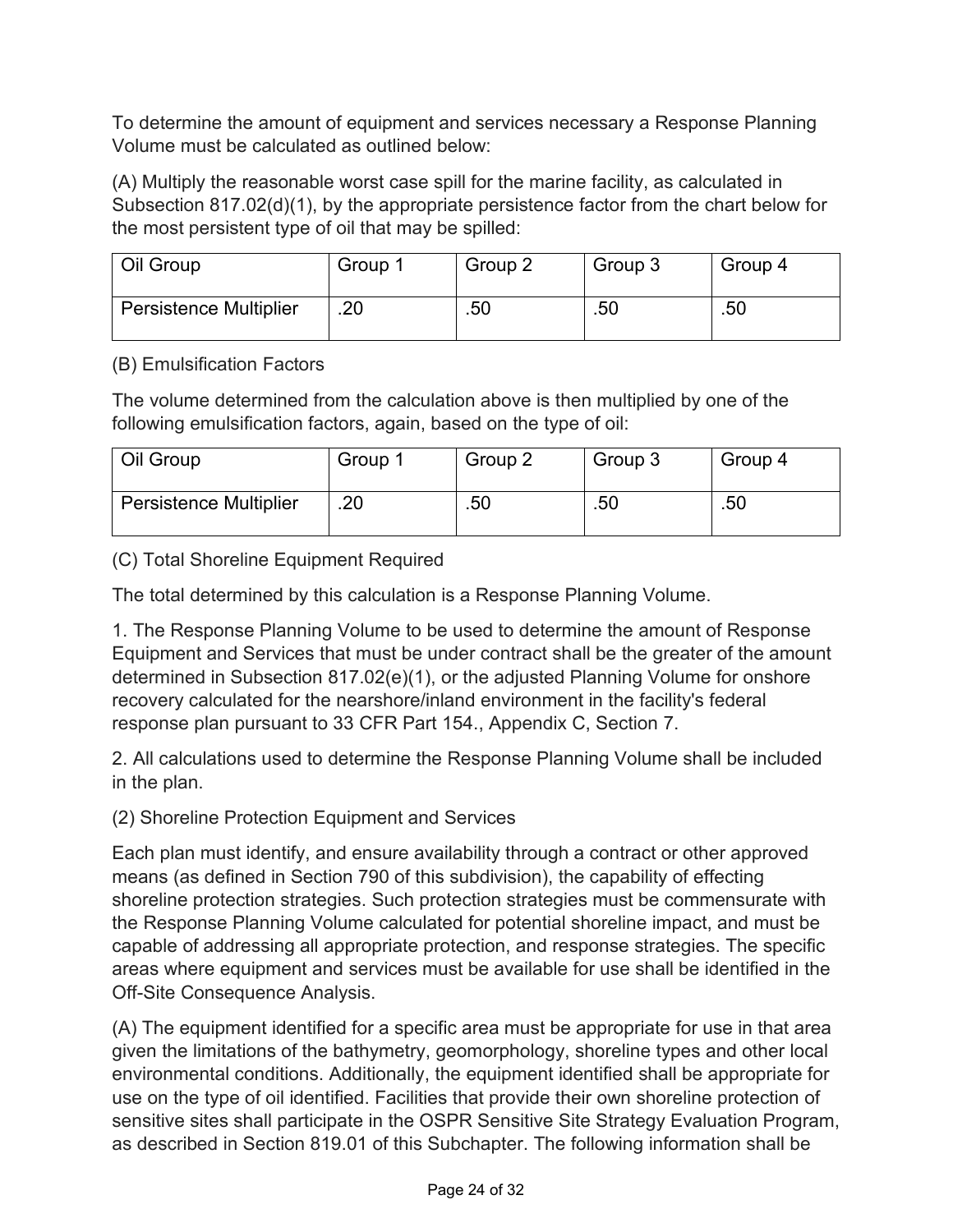provided to the extent that the following information is provided by a Rated OSRO, evidence of a contract or other approved means with a Rated OSRO will suffice:

1. the amounts of all protective booming, shallow-draft vessels, and shoreline protection equipment necessary to address the specific types of shorelines that may be impacted;

2. the location, inventory and ownership of the equipment to be used to fulfill the response requirements;

3. the procedures for storage, maintenance, inspection and testing of spill response equipment under the immediate control of the operator.

(B) Each plan shall have under contract or other approved means sufficient trained personnel to respond to all oil spills up to the calculated Response Planning Volume, which are to remain on scene until demobilized by the State Incident Command or the Unified Command. For planning purposes, this shall include procedures to obtain sufficient personnel to maintain a response effort of at least 14 days.

(C) Any equipment and personnel identified to meet the planning standard requirements must be available for response. Any necessary maintenance for the equipment, vacation periods for response personnel, or other eventuality must be taken into account in relying upon these resources.

1. The equipment owner must notify the Administrator when major equipment is removed from service for a period of 24 hours or more for maintenance or repair. Major equipment is that which, if moved, would affect timely implementation of the plan. Notification must be made prior to removing equipment for regularly scheduled maintenance, and within 24 hours of removing equipment for unscheduled repairs.

2. The equipment owner must demonstrate that backup equipment is available during the time that the primary response equipment is out of service. Backup equipment may be provided from the owner's own inventory or may be made available from another responder.

3. A plan shall remain valid during the time that equipment has been removed from service for maintenance or repair if the Administrator has not disapproved such removal within 24 hours of notification.

4. The equipment owner shall notify the Administrator when the major equipment is back in service.

- (3) (Reserved)
- (4) Shoreline Clean-Up

(A) Utilizing the equipment that must be under contract, each plan shall describe the methods that will be used to contain spilled oil and remove it from the environment. The equipment identified for a specific area must be appropriate for use in that area given the limitations of the bathymetry, geomorphology, shoreline types and other local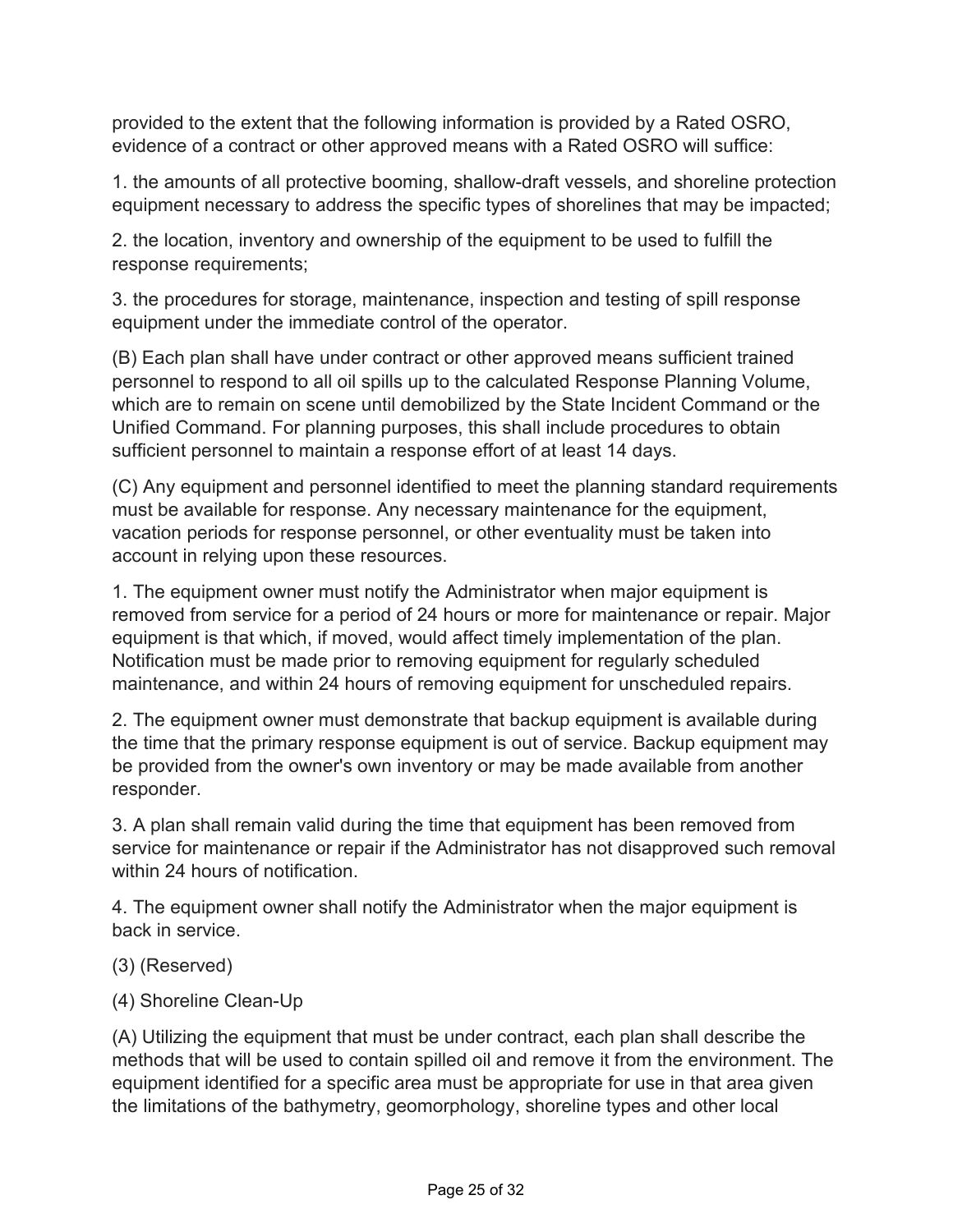environmental conditions. Additionally, the equipment identified shall be appropriate for use on the type of oil identified. The description shall include:

1. all shoreline clean-up procedures and oil diversion and pooling procedures for the close-to-shore environment. These procedures shall include, where appropriate, methods for carrying out response operations and clean-up strategies in shallow-water environments, as identified in the trajectory analysis conducted as part of the Off-site Consequence Analysis;

2. methods for shoreside cleanup, including containment and removal of surface oil, subsurface oil and oiled debris and vegetation from all applicable shorelines, adjacent land and beach types.

3. measures to be taken to minimize damage to the environment from land operations during a spill response, such as impacts to sensitive shoreline habitat caused by heavy machinery or foot traffic.

(B) Protection, response and clean-up strategies will be specific to the type of oil spilled, the expected spill sites as identified in the Off-Site Consequence Analysis, and the resources at risk at those spill sites.

(C) Each plan must utilize all the strategies appropriate to the potential impact sites.

(D) Each plan shall have under contract or other approved means sufficient trained personnel to respond to all oil spills up to the Response Planning Volume, which are to remain on scene until demobilized by the State Incident Command or the Unified Command

## (f) Response Procedures

(1) Each plan shall describe the organization of the marine facility's spill response system and certified spill management team. An organizational diagram depicting the chain of command shall also be included. Additionally, the plan shall describe the method to be used to integrate the plan holder's organization into the State Incident Command System and/or the Unified Command Structure as required by subsection 5192(q)(3)(A), Title 8, California Code of Regulations.

(A) The plan holder may utilize the procedures outlined in the appropriate Area Contingency Plan when describing how the marine facility's chain of command will interface with the State Incident Command System which utilizes the Unified Command.

(B) Each plan shall describe the organization of the plan holder's public information office, as it relates to an oil spill incident, and the method by which the Information Officer will be integrated into the State Incident Command System.

(C) Each plan shall describe the plan holder's safety program as it relates to an oil spill incident and the method by which their Safety Office will be integrated into the State Incident Command System.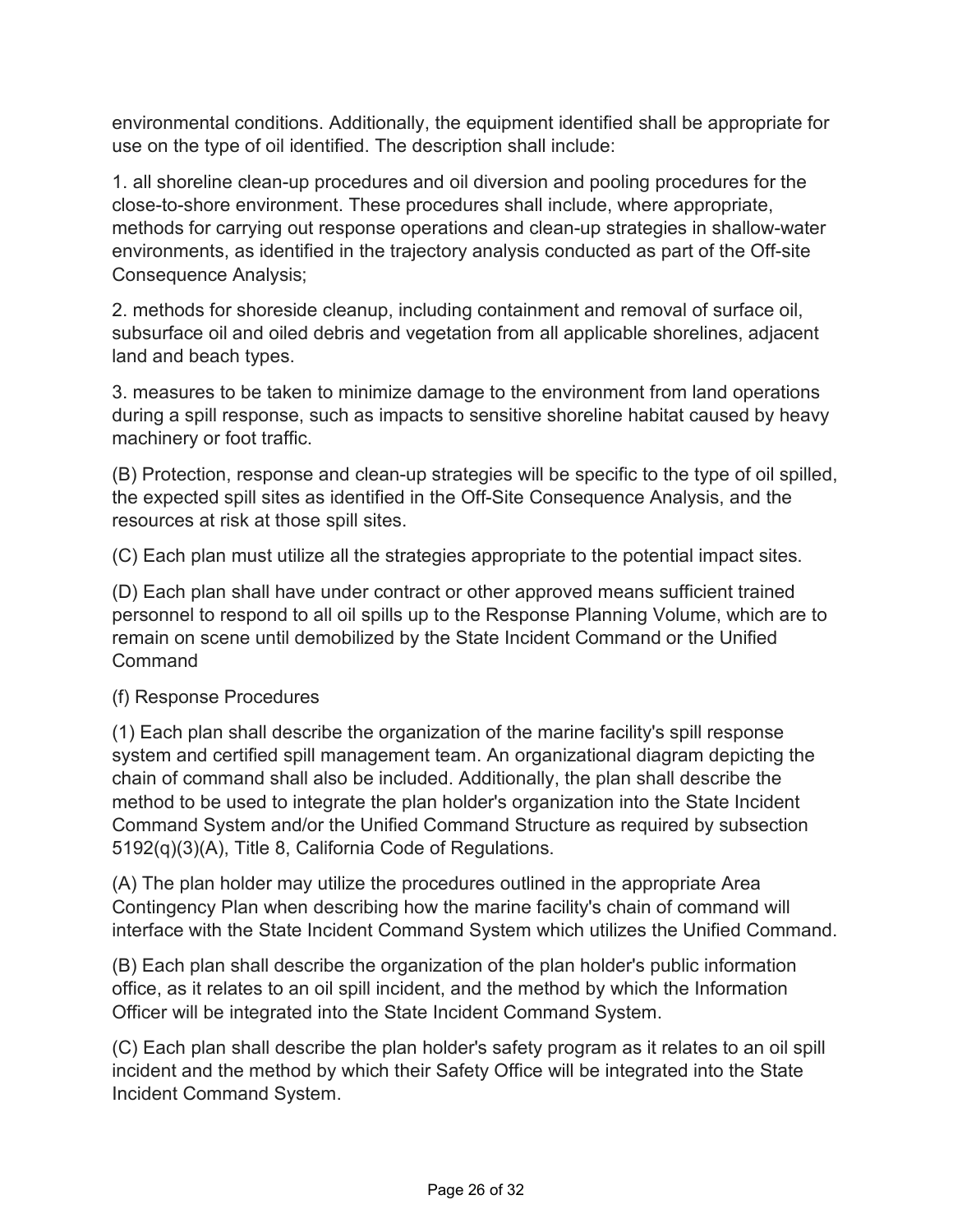(2) Each plan shall identify potential sites needed for spill response operations including location(s) for:

(A) a central command post sufficient to accommodate the State Incident Command or Unified Command as well as the plan holder's response organization;

(B) a central communications post if located away from the command post;

(C) equipment and personnel staging areas.

(3) Each plan shall include a checklist, flowchart or decision tree depicting the procession of each major stage of spill response operations from spill discovery to completion of cleanup. The checklist, flowchart or decision tree shall describe the general order and priority in which key spill response activities are performed.

(4) Each plan shall describe how the plan holder will provide emergency services before the arrival of local, state or federal authorities on the scene, including:

(A) procedures to control fires and explosions, and to rescue people or property threatened by fire or explosion;

(B) procedures for emergency medical treatment and first aid;

(C) procedures to control ground, marine and air traffic which may interfere with spill response operations;

(D) procedures to manage access to the spill response site and the designation of exclusion, decontamination and safe zones; and

(E) procedures to provide the required personnel protective gear for responders.

(5) Each plan shall describe equipment and procedures to be used by marine facility personnel to minimize the magnitude of a spill and minimize structural damage which may increase the quantity of oil spilled.

(A) Spill mitigation procedures shall include immediate containment strategies, methods to stop the spill at the source, methods to slow or stop leaks, and methods to achieve immediate emergency shutdown.

(B) For spill mitigation procedures the plan shall include prioritized procedures for marine facility personnel including specific procedures to shut down affected operations. Responsibilities of facility personnel should be identified by job title. A copy of these procedures should be maintained at the facility operations center. These procedures should address the following equipment and scenarios:

1. failure of manifold and mechanical loading arm, other transfer equipment, or hoses, as appropriate;

- 2. tank overfill;
- 3. tank failure;
- 4. pipe rupture;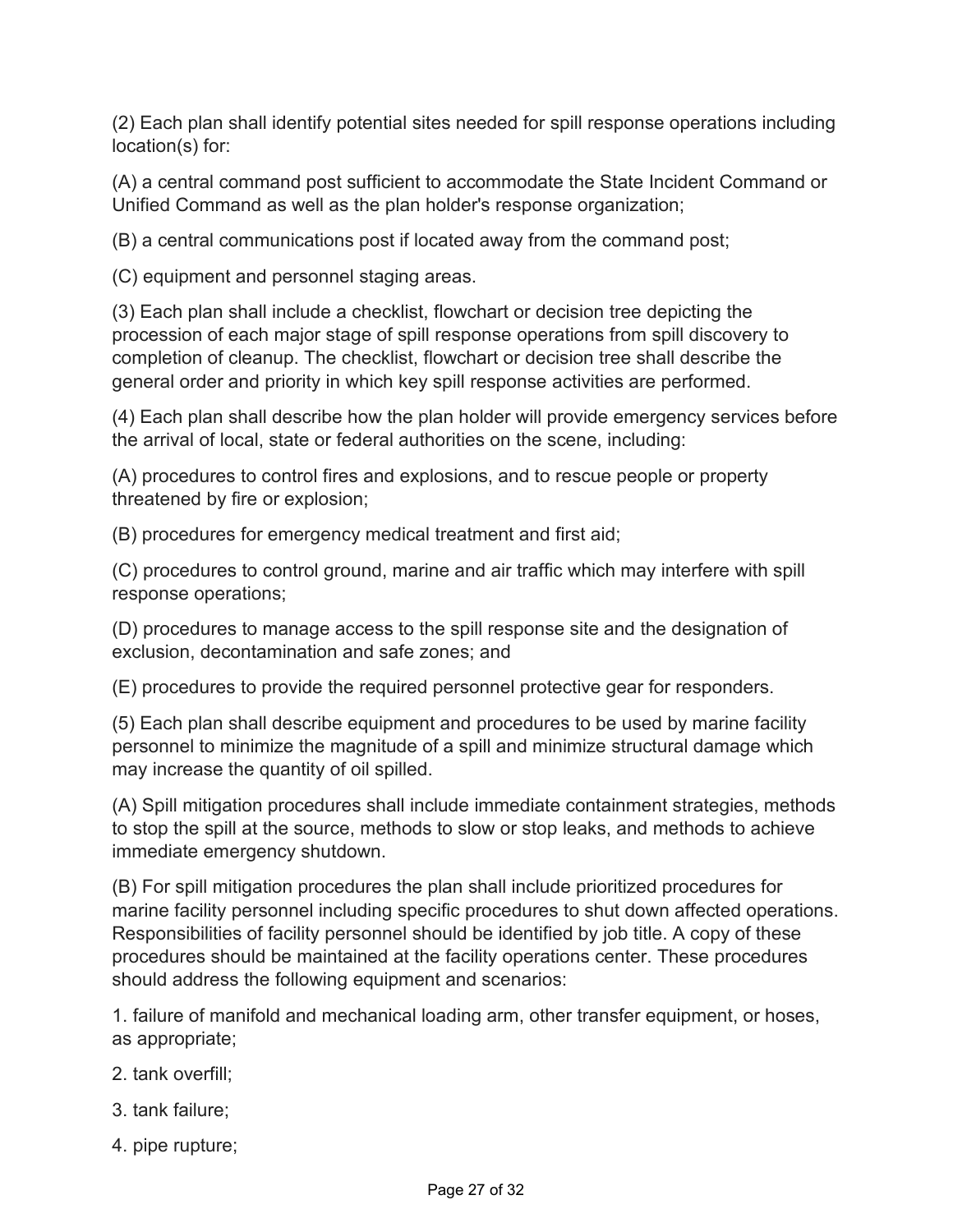5. pipe leak, both under pressure and not under pressure, if applicable;

6. explosion and/or fire; and

7. other equipment failure (e.g. pumping system failure, relief valve failure, etc.).

(6) Each plan shall detail the lines of communications between the responsible party, the Qualified Individual and the on-scene coordinators, response teams, and local, state, and federal emergency and disaster responders, including:

(A) communication procedures;

(B) the communication function (e.g., ground-to-air) assigned to each channel or frequency used;

(C) the maximum broadcast range for each channel or frequency used; and

(D) redundant and back-up systems.

(7) Each plan shall describe the procedures to manage access to the spill response site, the designation of exclusion, decontamination and safe zones, and the decontamination of equipment and personnel during and after oil spill response operations, as required by the California Occupational Safety and Health Administration.

(8) Prior to beginning spill response operations and/or clean up activities, a Site Safety Plan must be completed. Each site safety plan shall include information as required pursuant to Title 8, Section 5192(b)(4)(B) of the California Code of Regulations including, but not limited to, a written respiratory protection program, written personal protective equipment program, written health and safety training program, written confined space program and permit forms, direct reading instrument calibration logs, and written exposure monitoring program.

(g) Notification Procedures

(1) Each plan shall include a list of contacts to call in the event of a drill, threatened discharge of oil, or discharge of oil. The plan shall:

(A) detail the procedures for reporting oil spills to all appropriate local, state, and federal agencies;

(B) identify a central reporting office or individual who is responsible for initiating the notification process and is available on a 24-hour basis. The individual making this notification must be fluent in English. The following information must be provided:

- 1. the individual or office to be contacted;
- 2. telephone number or other means of contact for any time of the day; and
- 3. an alternate contact in the event the individual is unavailable.

(C) establish a clear order of priority for notification.

(2) Immediate Notification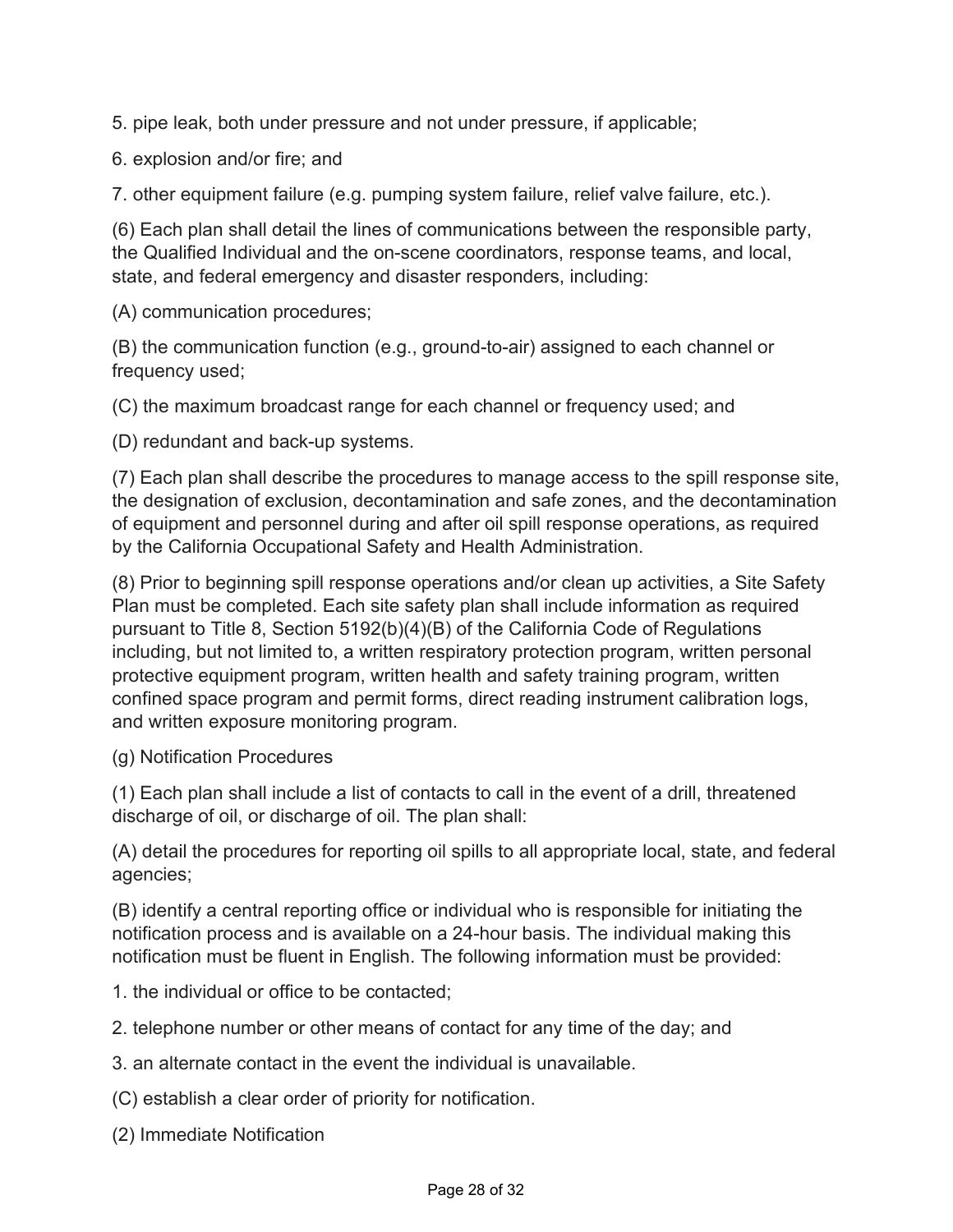Nothing in this section shall be construed as requiring notification before response.

(A) Each plan shall include a procedure for contacting the OSRO, or other initial response resources if an OSRO is not being used, immediately, but no longer than 30 minutes, after discovery of a discharge of oil or threatened discharge of oil.

(B) Each plan shall include a procedure that ensures that the owner/operator or his/her designee will initiate contact with the Qualified Individual, the California Office of Emergency Services and the National Response Center immediately, but no longer than 30 minutes, after discovery of a discharge of oil or threatened discharge of oil.

(C) All phone numbers necessary to complete the immediate notification procedures must be included in the response manual.

(3) Each plan shall identify a call-out procedure to acquire the resources necessary to address spills that cannot be addressed by the equipment that the owner/operator is required to have under contract. Procedures must allow for initiation of the call-out within 24 hours of the incident and must begin as soon as a determination has been made that additional resources are necessary.

(4) Each plan shall provide a checklist of the information to be reported in the notification procedures, including but not limited to:

- (A) marine facility name and location;
- (B) date and time of the incident;
- (C) the cause and location of the spill;

(D) an estimate of the volume of oil spilled and the volume at immediate risk of spillage;

(E) the type of oil spilled, and any inhalation hazards or explosive vapor hazards, if known;

(F) the size and appearance of the slick;

- (G) prevailing weather and sea conditions;
- (H) actions taken or planned by personnel on scene;
- (I) current condition of the marine facility;
- (J) injuries and fatalities; and
- (K) any other information as appropriate.

(5) Reporting of a spill as required by Subsection 817.02(g)(2) shall not be delayed solely to gather all the information required by Subsection 817.02(g)(4).

(6) An updated estimate of the volume of oil spilled and the volume at immediate risk of spillage shall be reported to the California Office of Emergency Services whenever a significant change in the amount reported occurs, but not less than every 12 hours within the first 48 hours of response. The State Incident Commander and/or the Federal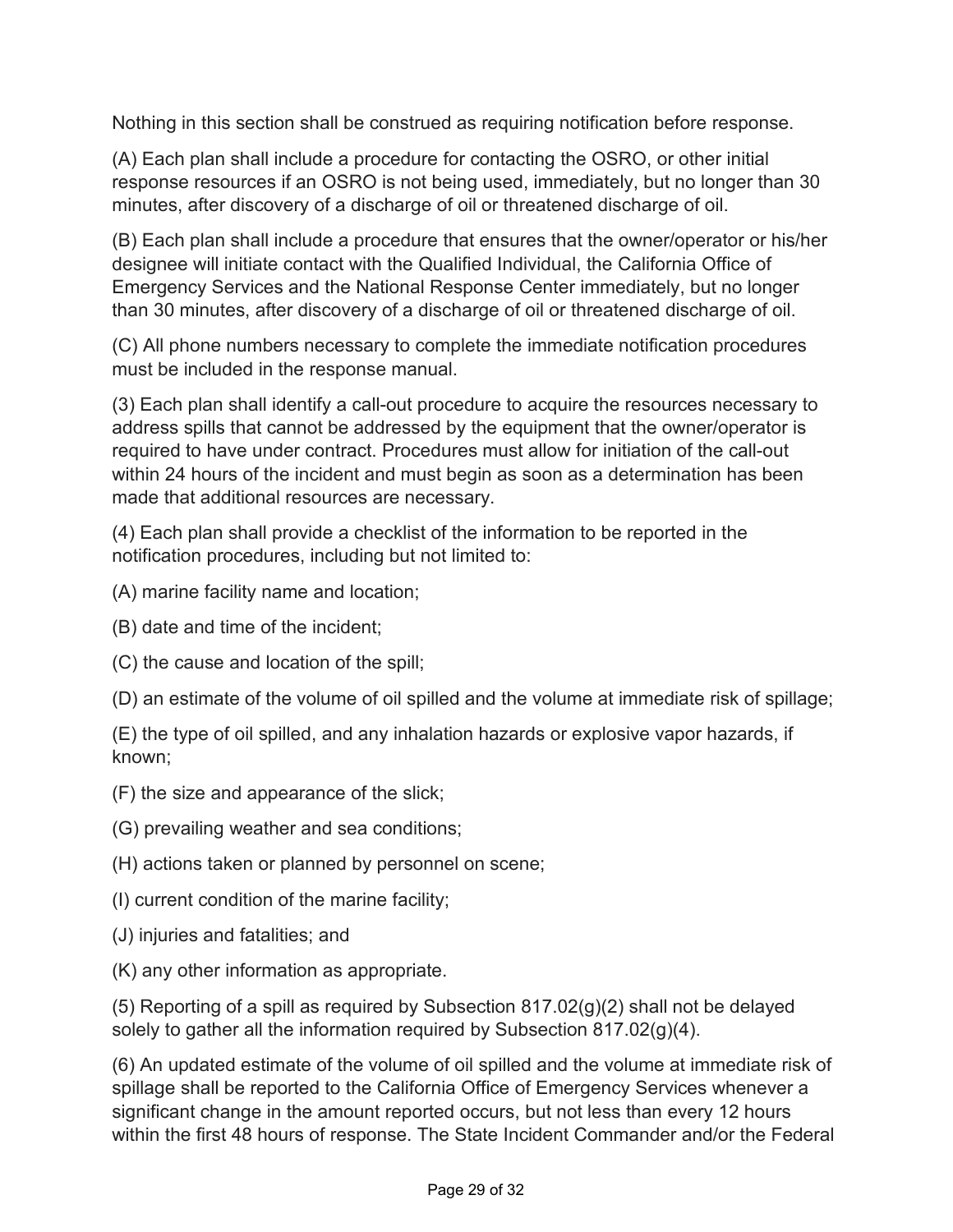On-Scene Coordinator through the Unified Command shall have the option of increasing or decreasing this timeframe, as needed. Updated spill volume information included in the Incident Action Plan developed through the Unified Command will meet the requirements of this subsection.

(h) Temporary Storage and Waste Management

(1) Each plan shall identify sufficient temporary storage for all recovered oil or all oily waste, and identify facilities that would be able to accept the recovered oil or oily waste for recycling or other means of waste management. Sufficient storage shall be no less than two times the calculated Response Planning Volume up to the Daily Recovery Rate as determined in Section 817.02(d)(3)(B).

(A) To meet the temporary storage requirement described in Subsection (1) above, the following amounts of storage shall be dedicated response resources (as defined in Section 815.05(c) of this subchapter) or OSRO-owned and controlled response resources (as defined in Section 815.05(k) of this subchapter), as applicable to the appropriate risk zone:

Sufficient storage to support the skimming systems shall be brought to the scene of the spill during the first four hours of response:

520 barrels of storage, or 20% of the response planning volume, whichever is less, shall be brought to the scene of the spill within four hours of notification of a spill;

12,000 barrels, or two times the response planning volume, whichever is less, shall be available at the scene of the spill within 6 hours of notification of a spill.

The balance of the temporary storage requirement described in Subsection (1) above may be provided by non-dedicated storage resources. All skimming systems operating at the scene of a spill shall have adequate storage.

(2) Each plan shall identify the party that shall maintain responsibility for recovered oil and oily waste for the purposes of temporary storage.

(3) Each plan shall describe site criteria and methods used for temporary storage of recovered oil and oily wastes generated during response and cleanup operations, including sites available within the marine facility, or near the spill area.

(4) Each plan shall identify all applicable permits, and all federal, state and local agencies responsible for issuing those permits for transit, temporary storage and ultimate waste management of all wastes likely to result from an oil spill.

(5) Each plan shall include information which could expedite the state approval process for the use of temporary waste storage sites, including a list of appropriate contacts and a description of procedures to be followed for each approval process.

(i) Oiled Wildlife Care Requirements

Each plan shall describe how oiled wildlife care will be provided by one of the following approved means: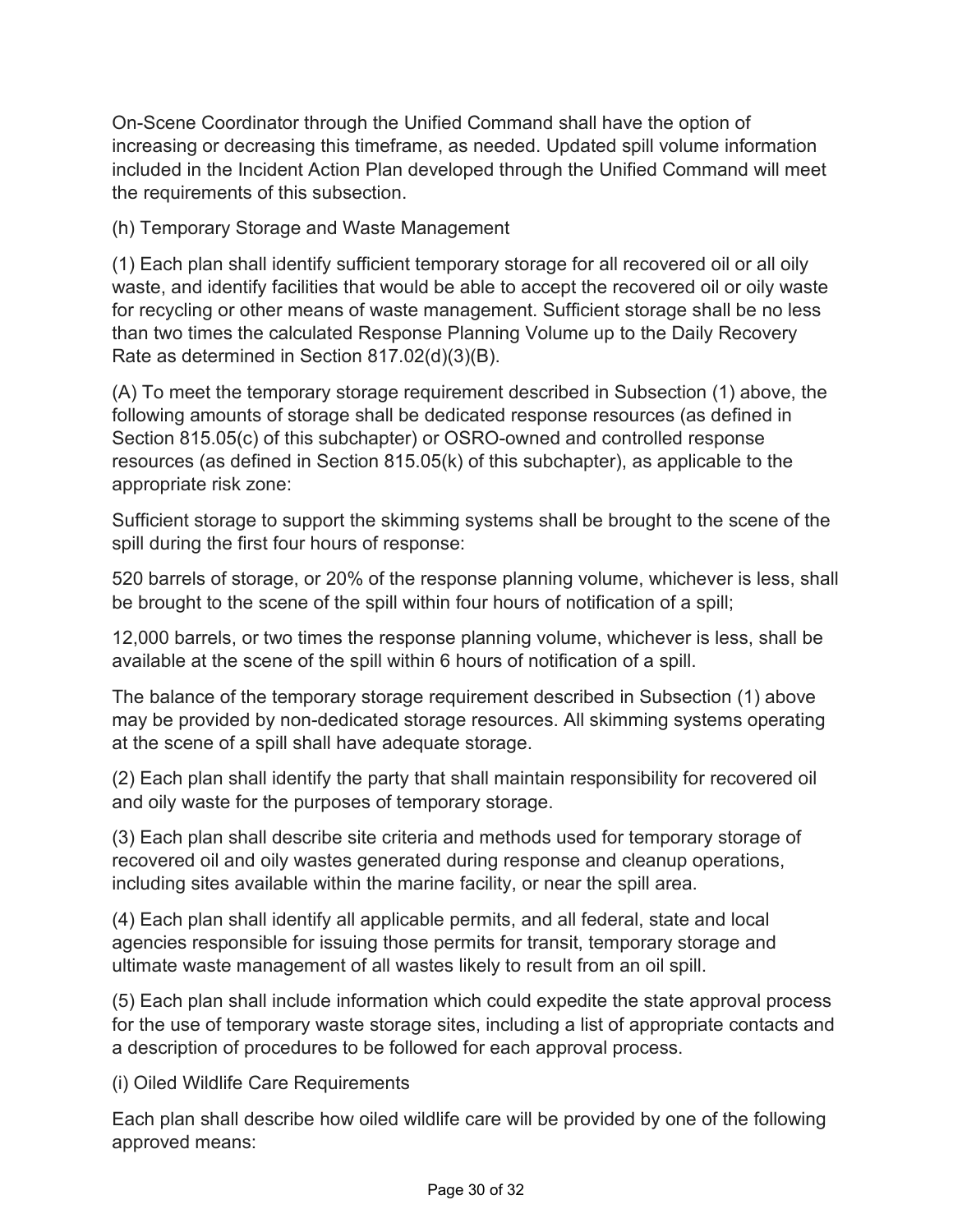(1) Utilize the California Oiled Wildlife Care Network (OWCN) to meet oiled wildlife care requirements; or

(2) describe procedures that clearly outline how oiled wildlife care will be provided. The equipment, facilities, and personnel necessary to implement these procedures must be identified and assured by contract for each geographic region covered by the plan. Standards and written protocols for wildlife care must comply with all applicable State and federal laws.

(j) Training

(1) Each plan shall provide that all appropriate personnel employed by the marine facility shall receive training in the use and operation of oil spill response and clean-up equipment. The plan shall describe:

(A) the type and frequency of training that each individual in a spill response position receives to achieve the level of qualification demanded by their job description;

(B) the procedures, if any, to train and use volunteers or other additional personnel in spill response operations as necessary for the size of the spill.

(2) Each plan shall describe the type and frequency of personnel training on methods to reduce operational risks. The description of the training shall include, if applicable, the following:

(A) any established training objectives that address potential spill sources and causes that were identified in the Risk and Hazard Analysis.

(B) the means of achieving any established training objectives, such as:

1. training programs for the positions involved with the various aspects of the marine facility's operation that could result in a spill (e.g., position responsible for facility inspections or transfers);

2. a training schedule, including adequate frequency, (e.g., initial training upon hire and annual refresher training) and type of training (workshops, classroom, videotape, onthe-job training, etc.) for each position trained, by job classification;

(C) any licenses, certifications or other prerequisites required to hold particular jobs.

(D) A plan holder whose facility is subject to and in compliance with State Lands Commission training regulations; Title 2, Division 3, Chapter 1, Article 5.3, CCR Sections 2540 through 2548, shall be considered in compliance with the training provisions of this subsection.

(3) Each plan shall provide for safety training as required by state and federal health and safety laws for all personnel likely to be engaged in oil spill response, including a program for training non-permanent responders such as volunteers or temporary help.